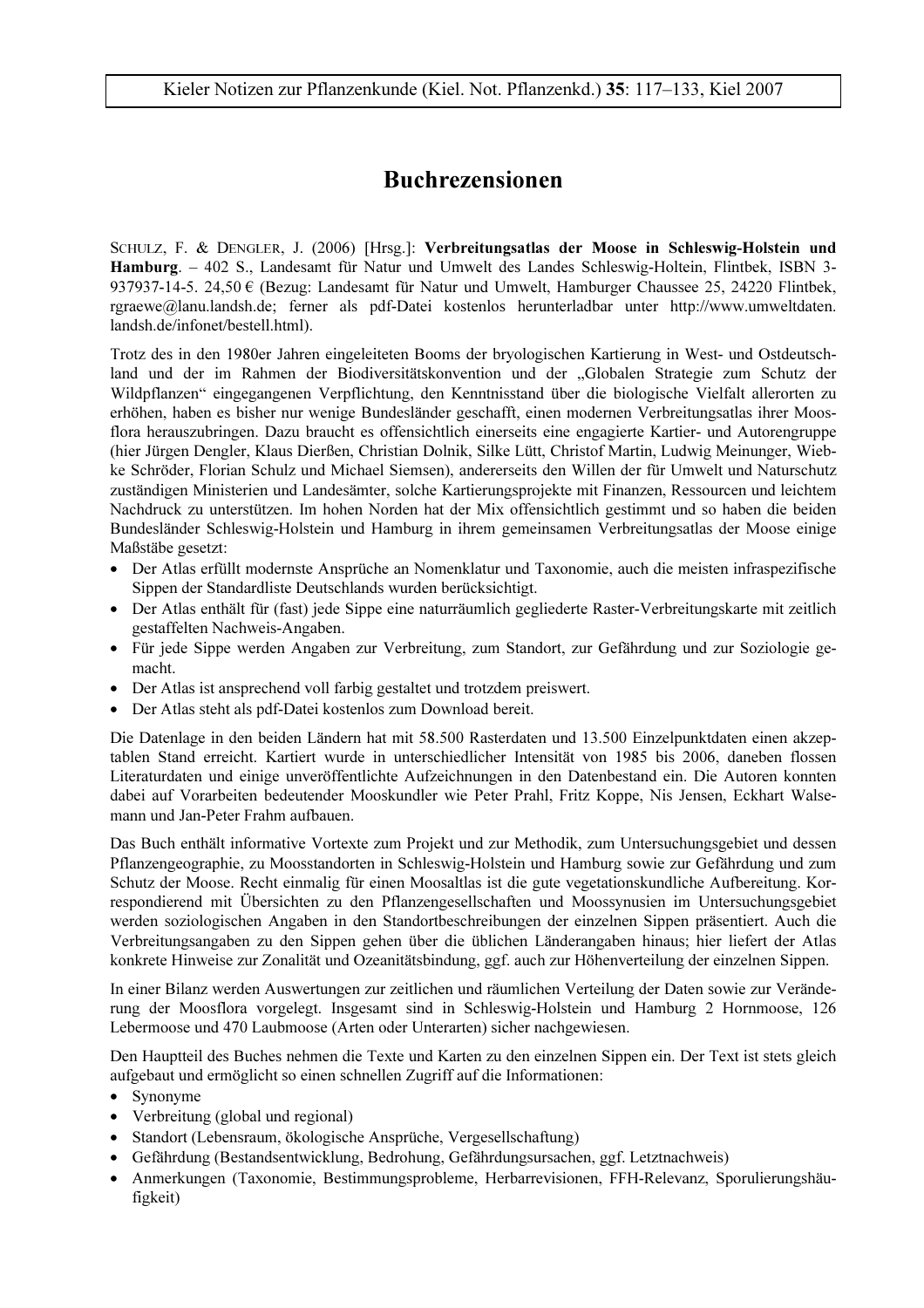Die Kartenpunkte sind zeitlich gestaffelt und ermöglichen somit nicht nur eine Beurteilung der räumlichen Verteilung der Sippe in Schleswig-Holstein und Hamburg, sondern auch einen Vergleich zwischen früheren und aktuelleren (ab 1985) Angaben. Die Arten sind alphabetisch aufgelistet und, für ein Nachschlagewerk durchaus empfehlenswert, nicht nach Laub-, Leber- und Hornmoosen gegliedert. Aufgelockert wird das ganze durch etliche ansprechende Farbfotos von Moosen, welche der landläufigen Meinung widersprechen, dass man auf Recycling-Papier keine Farbfotos drucken könne. Den Kartierern sind auch etliche Funde gelungen, die Deutschlands Norden als bryologisch durchaus interessant erscheinen lassen, beispielsweise von Atrichum tenellum, Bryum salinum, Cladopodiella francisci, Cryphaea heteromalla, Desmatodon heimii, Fissidens arnoldii, Fossombronia incurva, Hamatocaulis vernicosus, Pallavicinia lyellii, Riccardia incurvata, Riccia beyrichiana, Scleropodium cespitans, Tortella flavovirens, Ulota phyllantha und Zygodon conoideus. Allerdings fällt auch die Fülle von Arten auf, die bereits aus Schleswig-Holstein und Hamburg verschwunden sind, insbesondere solche der Moore und Feuchtstandorte.

Der hintere Buchteil ist dann diversen leserfreundlichen Listen und Registern vorbehalten:

- Vorschläge zur Änderung von Rote-Liste-Einstufungen
- Syntaxonomische Übersicht der Pflanzengesellschaften im Gebiet
- Syntaxonomische Übersicht der Moossynusien im Gebiet
- Glossar wichtiger Fachbegriffe
- Quellen-, Synonymen-, Adressen- und Abkürzungsverzeichnis

Das Buch ist ein bedeutendes Grundlagenwerk für die Kenntnis der mitteleuropäischen Biodiversität und zum Schutz der Moosflora. Der Rezensent möchte den mitwirkenden Autoren, Herausgebern und Behörden herzlich dazu gratulieren. Das Buch kann als rundum gelungen bezeichnet werden und bietet nicht nur Mooskundlern und Naturschützern, sondern auch Vegetationskundlern, Ökologen und ökologisch interessierten Laien eine Fülle von Informationen. Wegen seines didaktisch klaren Aufbaus und des ausführlichen Listenteils ist es auch in der Umweltbildung gut zu verwenden. Der moderate Preis und das kostenlose Download wird das Seine zu einer vielfältigen Verwendung beitragen.

Christian Berg

# KRAUSCH, H.-D. (2003): "Kaiserkron und Päonien rot..." - Entdeckung und Einführung unserer Gartenblumen. - 535 S., Dölling und Galitz Verlag, München [u. a.], ISBN 3-935549-23-7. 49,80  $\epsilon$ .

Kommen wir zunächst zum Äußeren des Buches: Es hat eine gute, feste Bindung und praktischerweise ein integriertes Lesezeichen. Auf dem Hintergrund des Buchdeckels und auf dem Buchrücken prangt die ansprechende Farbzeichnung einer Pfingstrose. Weniger ansprechend ist der Titel, welcher sich in einen groß- und fettgedruckten Haupttitel "Kaiserkron und Päonien rot..." und einen einfach- und kleingedruckten Untertitel "Entdeckung und Einführung unserer Gartenblumen" gliedert. Wohl die wenigsten dürften wissen, dass Ersteres der Anfang des Gedichtes "Der alte Garten" von Joseph von Eichendorff ist. Nach Erachten des Rezensenten wäre es besser gewesen, den jetzigen Haupttitel zu streichen und den jetzigen Untertitel zum eigentlichen Haupttitel zu erheben, denn erst hier erfahren die potentiellen Leser, worum es in dem Buch tatsächlich geht. Genau das – die Entdeckung und Einführung unserer Gartenblumen – ist das Thema des Buches.

Das 536 Seiten starke Werk von Heinz-Dieter Krausch gliedert sich in fünf Abschnitte (1. Vorwort, 2. Von Theophrast bis heute - die Quellen, 3. Gartenblumen aus aller Herren Länder, 4. Die einzelnen Gattungen und Arten von A bis Z und 5. Anhang). Der Anhang ist wiederum in sechs Rubriken unterteilt (1. Heimat- und Herkunftsgebiete, 2. Einführung und Inkulturnahme in Mitteleuropa, 3. Literatur, 4. Abbildungsnachweis, 5. Einige Erläuterungen zur Systematik und Namengebung der Pflanzen und 6. Register der deutschen Pflanzennamen). Ein großer Wert des Buches liegt in der Aufarbeitung der oftmals schwer zugänglichen Quellen, auch der so genannten "grauen Literatur" der letzten 500 Jahre. Sogar Gemälde von Gartenpflanzen wurden ausgewertet. Die Idee zu dem Buch findet der Rezensent geradezu genial. Damit erschließen sich Autor und Verlag eine echte Marktlücke. Bisher ist dies das einzige Buch zu dem Thema Entdeckung und Einführung unserer Gartenblumen.

Der Kern des Werkes bilden die Berichte zu den einzelnen Gattungen und Arten von A bis Z (Abutilon bis Zinnia). Es werden über 200 Gattungen und mehr als 500 Arten behandelt. Leider scheint der Autor nicht in allen Fällen gleichmäßig sorgfältig recherchiert zu haben. So verwundern beispielsweise die Angaben zur Gattung Chionodoxa größtenteils. Es ist seit langem bekannt, dass die 1877 von George Maw gesammelten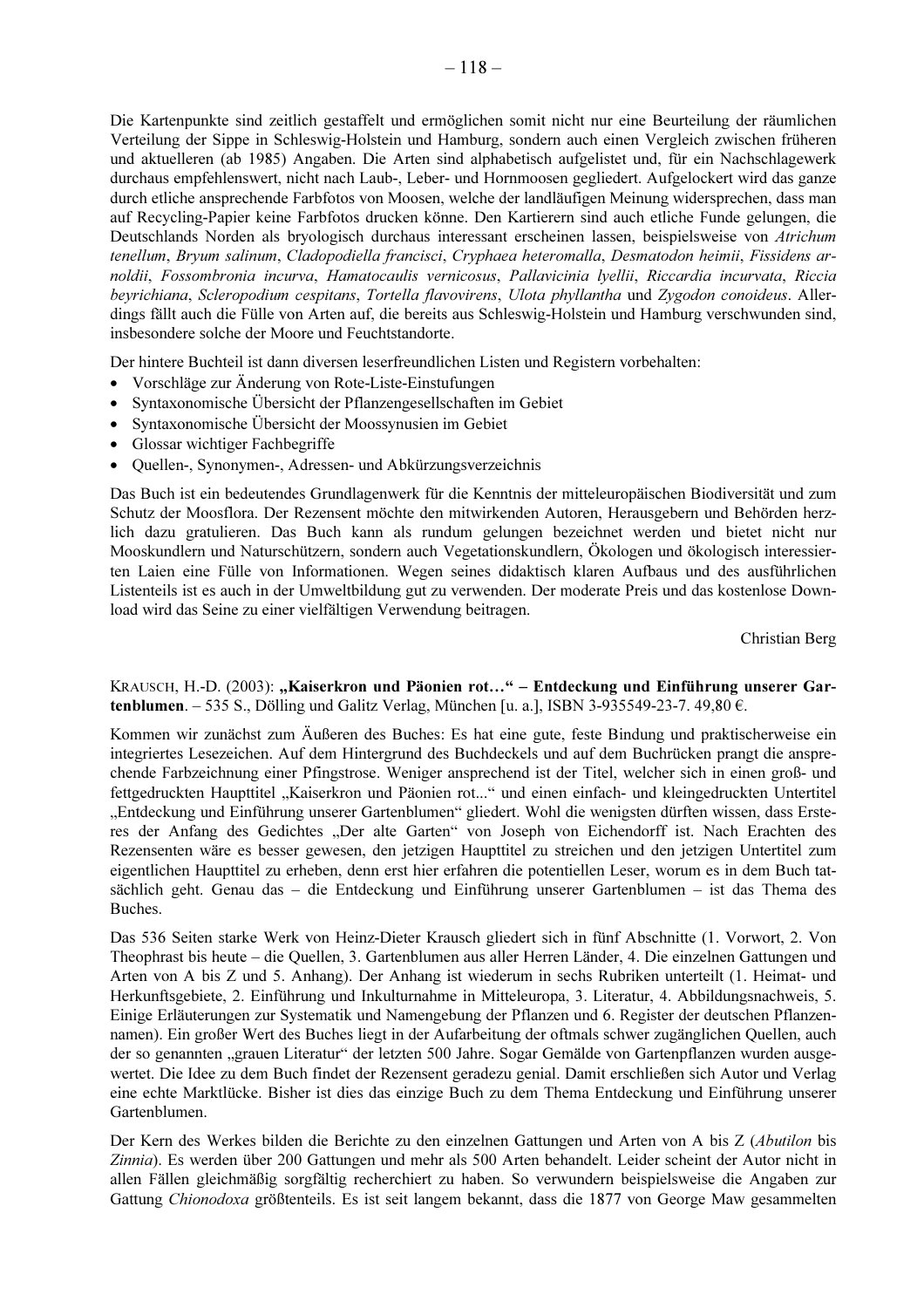Chionodoxa-Zwiebeln nicht mit Chionodoxa luciliae Boissier identisch sind. Bei den von Maw gesammelten Pflanzen handelte es sich vielmehr um die später als Chionodoxa siehei STAPF (Syn.: C. luciliae Maw, non BOISSIER, nec auctorum) beschriebene Art. Unrichtig ist auch die Aussage C. tmoli Whittall [so die richtige Schreibweise] und C. siehei Stapf seien synonym zu C. forbesii Baker. Alle drei sind gute, eigenständige Arten.

Ebenso verwundert z. B. der Gebrauch der Gattung Helipterum DC., denn diese ist nach IPNI (International Plant Name Index) ein nomen illegitimum. H. manglesii (Lindl.) F. Muell. ex Benth. und H. roseum (Hook.) Benth, werden danach *Rhodanthe manglesii* Lindl, und *Rhodanthe chlorocephala* (Turcz.) Paul G. Wilson ssp. rosea (Hook.) Paul G. Wilson genannt. Unter den letzteren Bezeichnungen findet man die Sippen auch in moderneren Gartenbüchern.

Es wäre für das Gesamtwerk ein Gewinn gewesen, die wissenschaftlichen Namen mit modernen Listen wie z. B. der Standardliste der Farn- und Blütenpflanzen Deutschlands von WIBKIRCHEN & HAEUPLER (1998) oder/und dem IPNI abzugleichen.

Der Rezensent empfindet das Layout des Buches als etwas merkwürdig, vermisst Literaturzitate im Text und ein Register der wissenschaftlichen Pflanzennamen. Das mag aber am kurzfristigen Verlagswechsel liegen und ist wohl nicht dem Autor anzulasten.

Diese Kritikpunkte schmälern aber den eigentlichen Wert des Buches und das Verdienst des Autors nicht. Im Großen und Ganzen ist es ein sehr schönes Buch, das in keiner botanischen Bibliothek fehlen sollte.

Gregor Stolley

ANDEL, J. VAN, ARONSON, J. (2006) [Hrsg.]: Restoration Ecology.  $-X + 319$  S., Blackwell Publishing, Malden, MA [u. a.], ISBN 0-632-05834-X. 32,50 £.

Der Lehrbuchmarkt im Bereich Naturschutzbiologie/Renaturierungsökologie ist stark von US-amerikanischen, zum kleineren Teil von britischen Autoren beherrscht. Die wenigen ernsthaften deutschsprachigen Lehrbücher, die es gibt, haben entweder schon lange keine neue Auflage mehr erlebt oder sind vergriffen. Da sich aber die Naturschutzproblematik in der kleinteiligen, dicht besiedelten und schon seit Jahrtausenden umfassend vom Menschen überformten Landschaft Mitteleuropas grundlegend von jener Nordamerikas mit den immer noch bestehenden großflächigen Naturlandschaften unterscheidet, ist diese neue Lehrbuch mit europäischem Background per se eine erfreuliche Neuerscheinung. In 17 Kapiteln, gruppiert zu vier Teilen, stellen die Autoren, die überwiegend aus den Niederlanden, daneben aber auch aus Frankreich, Spanien, Großbritannien, Deutschland und Österreich stammen, ihre Sicht der Dinge vor. Laut Klappentext ist die Verknüpfung von Restoration ecology und Ecological restoration, also von Theorie und Praxis, Ziel dieses Unterfangens. Teil 1 gibt in zwei Beiträgen eine Einführung in die Relevanz von Renaturierungsökologie für die Gesellschaft und die grundlegenden Konzepte dieser Disziplin. Teil 2 behandelt in fünf Kapitel die für Renaturierungsmaßnahmen relevanten Aspekte aktueller ökologischer Theorien auf den unterschiedlichen Organisationsebenen (Landschaft, Ökosystem, Gemeinschaft, Population). Unter dem Titel Restoration perspectives beleuchten die acht Beiträge des dritten Teils Methoden und Fallstudien für die einzelnen in Europa vertretenen natürlichen und halbnatürlichen Ökosysteme. Die zwei Beiträge des vierten Teils arbeiten schließlich die zukünftigen Herausforderungen für Theorie und Praxis heraus. Alles in allem ein runde Darstellung, die allerdings etwas textlastig ist. Mehr Abbildungen und Tabellen sowie zumindest zweifarbiger Druck (derzeit rein schwarz-weiß mit vier Farbtafeln) könnten die Attraktivität künftiger Ausgaben deutlich steigern. Außerdem erscheinen mir die Darstellungen insbesondere im dritten Teil zu den einzelnen Lebensräumen als zu knapp, um wirklich eine fundierte Einführung darzustellen, zumal die relevante weiterführende Literatur nur ansatzweise erschlossen ist. Zum Thema Brennen als Pflegemaßnahmen in Trockenrasen und Heiden findet man beispielsweise insgesamt 16 Zeilen einspaltigen Text mit gerade mal fünf Literaturzitaten, hat nach deren Lektüre aber keine Vorstellung, wie erfolgreich kontrolliertes Brennen in Bezug auf verschiedene Naturschutzziele im Vergleich mit anderen Pflegeverfahren ist.

Jürgen Dengler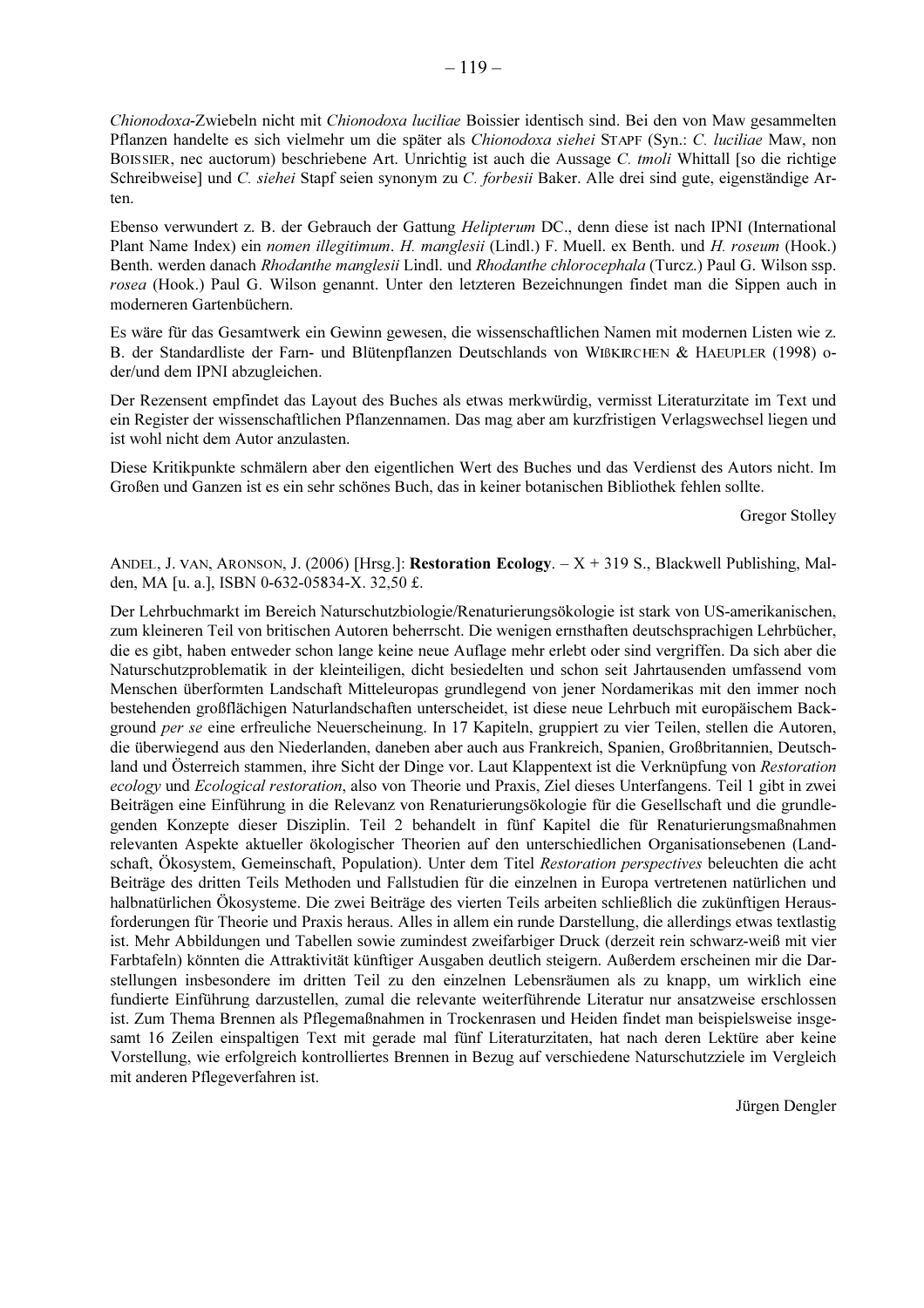BAUMANN, H., KÜNKELE, S., LORENZ, R. (2006): Orchideen Europas mit angrenzenden Gebieten. - 333 S., Verlag Eugen Ulmer, Stuttgart, ISBN 3-8001-4162-0. 19,90 €.

In Europa plus angrenzenden Gebieten (Makaronesien, Nordafrika, Vorderasien und Grönland) sind 452 Orchideenarten und -unterarten bekannt, die alle in diesem neuen Paperback-Bestimmungsbuch enthalten sind. Pro Sippe gibt es ein bis zwei, meist gute, oft aber im Druck unschön beschnittene Fotos. Die Texte geben ausführliche Diagnosen, weisen auf Verwechslungsmöglichkeiten hin und umreisen das Verbreitungsgebiet. Verglichen mit früheren Auflagen (unter etwas abweichendem Titel 1982 und 1988 im Kosmos-Verlag) sind leider die Fotos viel kleiner geworden und die hervorragenden Verbreitungskarten entfallen. Dafür bekommt man jetzt trotz einer Verdopplung der Sippenzahl gegenüber der 1982er Auflage (durch taxonomische Aufsplittung, Neufunde sowie separate Darstellung aller Unterarten) immer noch einen handlichen und kostengünstigen Feldführer.

Jürgen Dengler

BEGON, M., TOWNSEND, C. R., HARPER, J. L. (2006): Ecology – From Individuals to Ecosystems. – 4. Aufl., IX + 738 S., Blackwell Publishing, Malden, MA [u. a.], ISBN 1-4051-1117-8. 37,50 £.

Dieses in seiner deutschen Übersetzung auch hierzulande zu den meistbenutzten Lehrbüchern der Ökologie gehörende Werk von BEGON & al. liegt nun in einer neuen englischen Ausgabe vor. Das Buch kommt wie bisher zweifarbig (schwarz und rotbraun, dazu einige vierfarbige Tafeln) mit vielen instruktiven Grafiken und Tabellen sowie einem gut lesbaren Text daher. Die drei großen Abschnitte Organisms, Species Interactions und Communities and Ecosystems sind in insgesamt 22 Kapitel gegliedert, wobei die abschließenden Kapitel zu ökologischen Anwendungen in jedem der drei Teile neu hinzugekommen sind. Im Vergleich zur ersten Auflage wurden rund 800 neue Publikationen in den Text einbezogen und dieser zugleich um 15 % gestrafft. Ergänzend gibt es eine ständig aktualisierte Webpage zum Buch mit herunterladbaren Grafiken aus dem Buch, interaktiven mathematischen Modellen und einem Glossar. Insgesamt lässt sich konstatieren, dass eines der besten Ökologiebücher weltweit noch einen Tick besser geworden und wieder völlig up-to-date ist. Interessenten sollten bei der englischen Ausgabe zugreifen und nicht auf eine mögliche deutsche Übersetzung warten.

Jürgen Dengler

BEIERKUHNLEIN, C. (2007): Biogeographie (= UTB 8341). - 397 S., Verlag Eugen Ulmer, Stuttgart, ISBN 978-3-8001-2836-5.49,90 €.

Der Inhaber des Bayreuther Lehrstuhls für Biogeographie präsentiert in diesem Band seine Sicht auf die Disziplin an der Nahtstelle zwischen Geographie und Biologie. Wie man das von ihm gewohnt ist, fällt dies oft erfrischend unkonventionell aus, eröffnet hie und da sogar wirklich neue Perspektiven. Das gut strukturierte Lehrbuch gliedert sich in zwölf Kapitel von "Probleme und Fragestellungen der Biogeographie" über "Methoden der Biogeographie" und "Globale biogeographische Muster" bis hin zu "Biogeographie heute und in der Zukunft". In letzterem geht es um die negativen Einflüsse des Menschen auf Artenvielfalt und Artenverbreitung, doch das allerletzte Teilkapitel "Licht am Ende des Tunnels?" zeigt, dass es auch positive Entwicklungen gibt, etwa die Rückkehr fast ausgestorbener Großtierarten wie Schwarzstorch, Bartgeier und Luchs nach Mitteleuropa. Abgerundet wird das Buch ein 18-seitiges Literaturverzeichnis, in dem man allerdings viele relevante Titel vermisst, und ein für Studierende sicher hilfreiches Glossar. Bei dem insgesamt anregenden Buch, haben sich sich allerdings auch ein paar Unstimmigkeiten eingeschlichen: Auf der Doppelseiten 84/85 ist links die Potenzfunktion (zu Recht) als universelles Modell für Artenzahl-Areal-Beziehungen beschrieben, rechts wird dann der klassischen pflanzensoziologischen Doktrin gehuldigt (die mit der Realität nichts zu tun hat), dass Artenzahl-Areal-Kurven in Pflanzengesellschaften Sättigungskurven seien, ohne dass sich der Verfasser an diesem Widerspruch stört. Auf Seite 134 wird dem Leser BARKMAN & al. (1986), den man zudem vergeblich im Literaturverzeichnis sucht, als aktuelle Version des "Codes der Pflanzensoziologischen Nomenklatur" verkauft, obwohl es nun schon seit immerhin sechs Jahren eine komplett überarbeitete neue Fassung gibt (WEBER & al. 2001).

Trotz dieser kleinen inhaltlichen Mängel insgesamt ein gelungenes Buch, dessen Layout allerdings deutlich verbesserungsfähig ist: Viele Abbildungen sind zu klein. Gerade auf den zahlreichen Weltkarten, die oft kaum Briefmarkengröße überschreiten, fällt die notwendige Differenzierung schwer. Verschärfend kommt hinzu, dass Buch durchgängig nur im Zweifarb-Druck (schwarz/blau) produziert wurde. Damit ist bei Karten, die teilweise 15 verschiedene Signaturen enthalten, eindeutig die Grenze der visuellen Differenzierbarkeit über-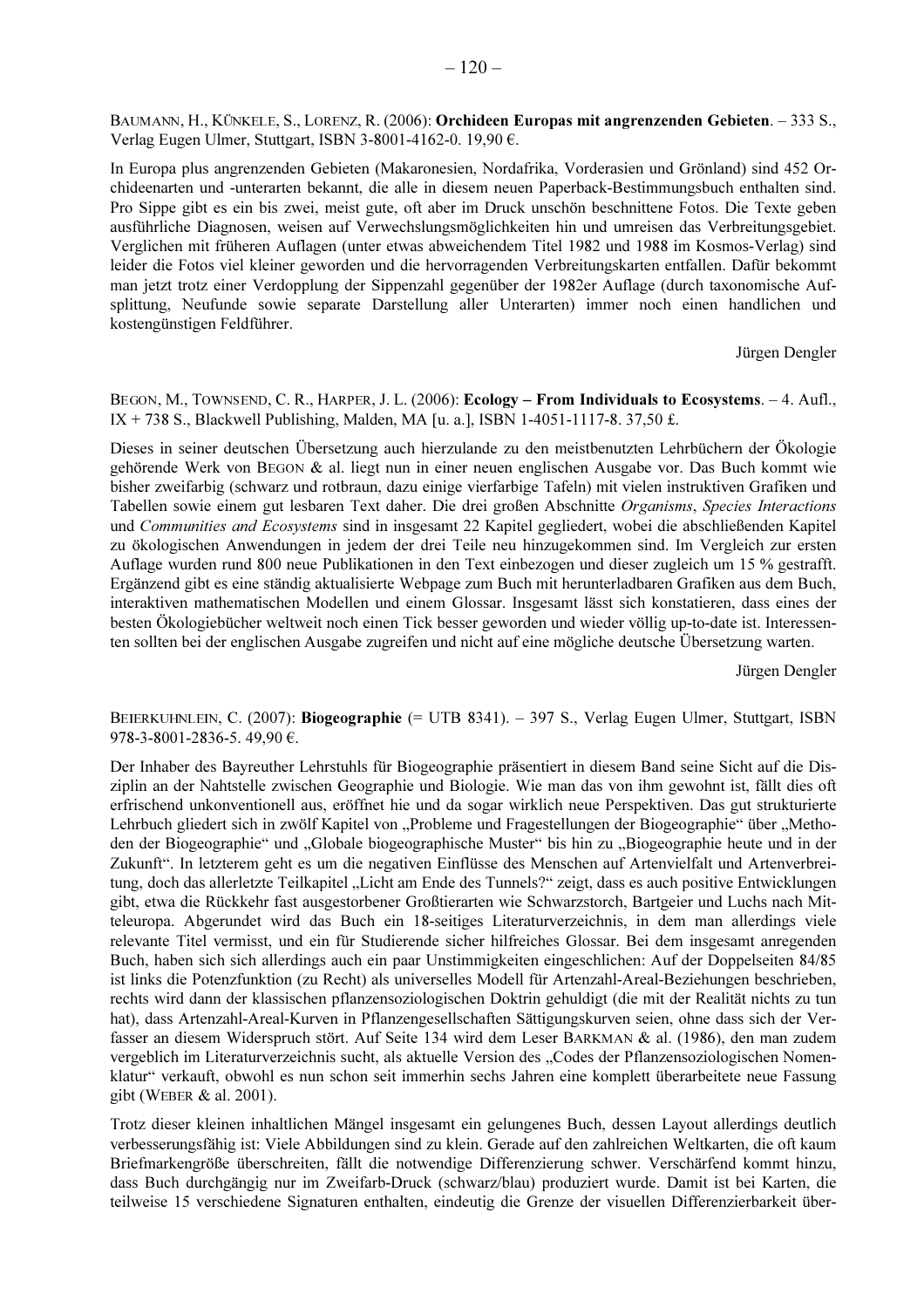schritten (ist das nun das mittlere oder das feine blaue Raster oder vielleicht doch nur hellblau, fragt man sich dann bei oft nicht einmal quadratmillimetergroßen Polygonen). Auch auf den Schwarz-weiß-Fotos erkennt man nicht immer richtig viel. Für eine nächste Auflage wünsche ich mir deshalb primär, dass sie zumindest teilweise vierfarbig gedruckt und den Abbildungen adäquater Raum eingeräumt wird.

Jürgen Dengler

#### CHYTRÝ, M. (2007) [Hrsg.]: Vegetation of the Czech Republic – 1. Grassland and Heathland Vegetation [tschech., engl. Zus.]. - 526 S., Academia, Praha, ISBN 978-80-200-1462-7. 550 CZK.

Der erste von vier geplanten Bänden dieser modernen Übersicht der Pflanzengesellschaften Tschechiens umfasst zwölf Klassen (Loiseleurio-Vaccinietea, Juncetea trifidi, Elyno-Seslerietea, Mulgedio-Aconitetea, Crypsietea aculeatae, Thero-Salicornietea strictae, Festuco-Puccinellietea, Molinio-Arrhenatheretea, Calluno-Ulicetea, Koelerio-Corynephoretea, Festucetea vaginatae, Festuco-Brometea) mit 111 Assoziationen. Für die Leser außerhalb Tschechiens gibt es erfreulicherweise eine 18-seitige englische Einführung insbesondere in die Methodik, kurze englische Zusammenfassungen bei jedem Syntaxon sowie durchgängig zweisprachige Bildunterschriften, so dass ein erheblicher Teil des Inhalts gut erschließbar ist.

Die Bearbeitung der tschechischen Vegetationstypen basiert auf jenen 53.097 Vegetationsaufnahmen, die 2002 in der nationalen Datenbank verfügbar waren und fast sämtliche Messtischblattquadranten der Tschechischen Republik abdecken. Nach der Eliminierung ungewöhnlich kleiner oder großer sowie nicht lokalisierbarer Aufnahmen und einer geografischen Stratifizierung zur Verminderung von sampling bias verblieben 21.794 Aufnahmen für die Klassifikation. Diese basiert im Kern auf einer modifizierten Fassung der Artengruppen-Methode nach H. Bruelheide (COCKTAIL-Methode): Zuerst wurden im Datenset statistisch abgesicherte soziologische Artengruppen (meist 3–5 Sippen mit hoher wechselseitiger Treue) gebildet. Anschließend wurden diese mittels logischer Operatoren (AND, OR, NOT) hinsichtlich Vorkommen und ggf. Deckung derart miteinander verknüpft, dass sie möglichst weitgehend "traditionellen" Assoziationen entsprechen. Nur Assoziationen, für die sich eine COCKTAIL-Definition finden ließ, wurden berücksichtigt. Die Gruppierung der Assoziationen zu höheren Syntaxa erfolgte dann "bloß" aufgrund subjektiver Bewertung ihrer wechselseitigen Ähnlichkeit.

Die Darstellung in dem durchgängig vierfarbig gestalteten Band erfolgt für alle Syntaxa nach einem einheitlichen Schema. Nach der Überschrift mit dem angenommenen wissenschaftlichen und einem Trivialnamen folgt ein farbig hervorgehobener Block. Dieser enthält Synonyme (und andere sinnverwandte Namen), diagnostische (gemäß phi-Index), konstante und dominante Sippen (alle drei Kategorien jeweils in zwei Stufen mit einer klaren mathematischen Definition), sowie bei Assoziationen zusätzlich die COCKTAIL-Definition. Es folgen auführliche Beschreibungen (auf Tschechisch), die bei Assoziationen ggf. auch informell als Varianten geführte Untergliederungen umfassen. Zu jeder Assoziation gibt es eine farbige Verbreitungskarte mit hinterlegtem Quadrantenraster, in das die aktuellen und historischen Nachweise eingetragen sind, sowie bei in der Datenbank stark unterrepräsentierten Einheiten eine statistisch modellierte potenzielle Verbreitung) und ein oder mehrere gelungene Farbfotos. Stetigkeitstabellen der Assoziationen mit farbiger Hervorhebung der für eine oder mehrere Spalten diagnostischen oder hoch-diagnostischen Sippen geben zudem einen guten Überblick über die gewählte Gliederung. Positiv an den Tabellen ist, dass sie prozentuale Stetigkeitswerte verwenden und die Stetigkeiten der Kryptogamen nur für die Teilmenge an Aufnahmen berechnet wurden, in denen diese überhaupt bearbeitet wurden (beides in syntaxonomischen Übersichten aus Deutschland leider immer noch nicht Standard!). Eine erfreuliche Novität gegenüber anderen vergleichbaren Übersichten der Pflanzengesellschaften eines größeren Gebietes sind zudem die vergleichenden ökologischen Charakterisierungen der Assoziationen jeder Klasse mit Box-and-Whisker-Plots für Ellenberg-Zeigerwerte, Höhenverbreitung und Deckung der Krautschicht. Die Aussagekraft dieser farbigen Diagramme wurde sogar noch dadurch gesteigert, dass der Median und der Interquartilsbereich für den Gesamtdatensatz der im Band vorgestellten Graslandund Zwergstrauchgesellschaften als farbiges Band zum leichten Vergleich hinterlegt wurde.

Nur wenige Kritikpunkte sind anzumerken: (1) Die COCKTAIL-Methode führt dazu, dass 50–70 % der realen Aufnahmen keiner Assoziation zugeordnet werden. Zwar weisen die Autoren darauf hin, dass man solche nicht direkt eingeschlossenen Aufnahmen anschließend über floristische Ähnlichkeit der "nächsten" Assoziation zuordenen könne, doch fand dieses Verfahren bei der Erzeugung der Vegetationstabellen keine Anwendung, so dass diese nur die "Kerne" der Assoziationen und damit ein "geschöntes" Bild der Wirklichkeit darstellen. Aus Sicht des Rezensenten wäre es gerade für die praktische Anwendung sinnvoller, den Tabellen die ganze Bandbreite realer Vegetation zugrunde zu legen, wie dies in den "Pflanzengesellschaften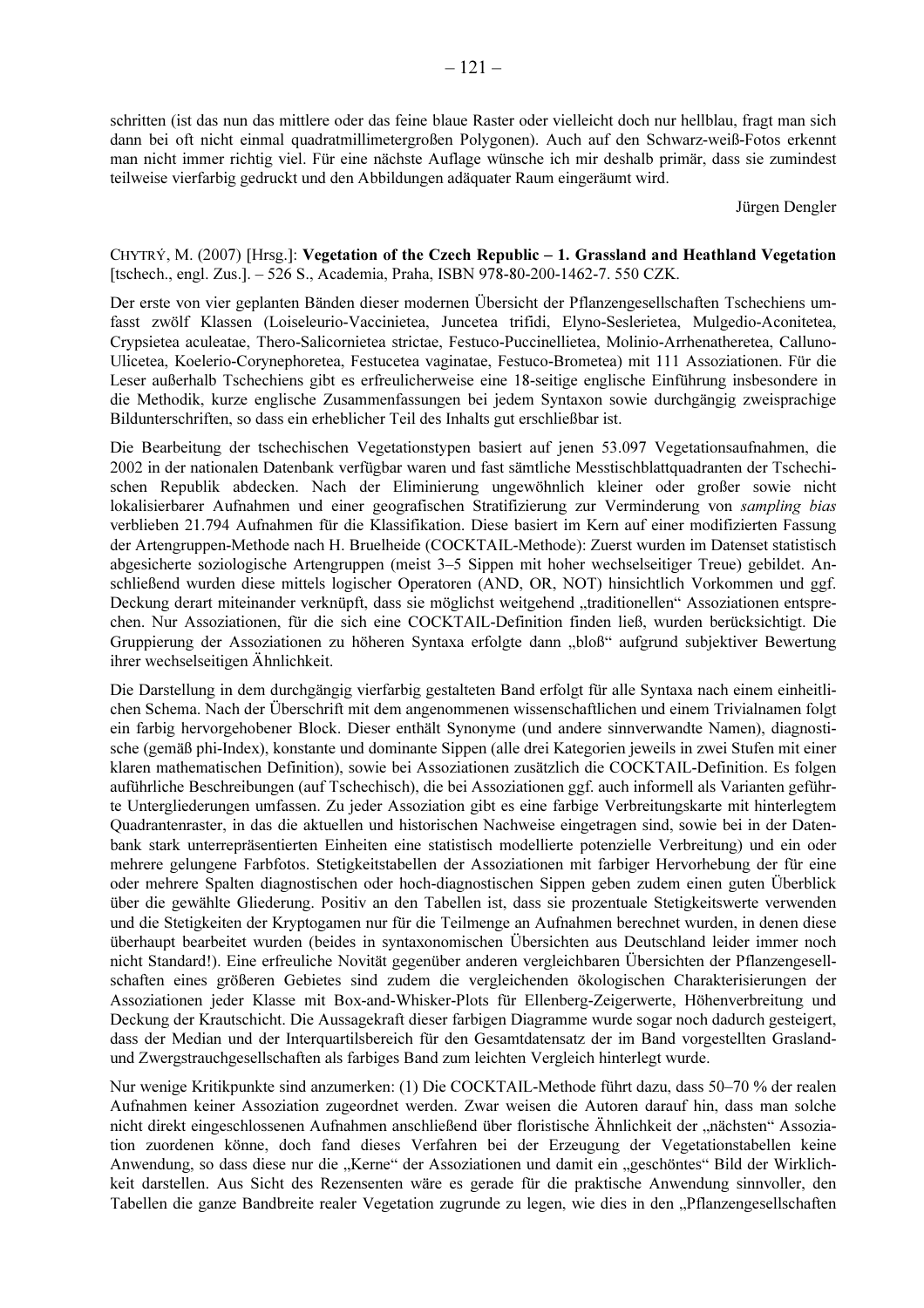Mecklenburg-Vorpommerns" (BERG & al. 2001, 2004; Besprechung in den KN 32.2004: 156-157) geschehen ist. (2) Verbände und Klassen erfuhren keine vergleichbar methodisch stringente Erarbeitung wie die Assoziationen, obgleich sich das COCKTAIL-Verfahren prinzipiell auch für hierarchische Klassifikationen verwenden ließe. So gibt es auch weder Vegetationstabellen für höhere Syntaxa, noch sind die diagnostischen Arten von Verbänden und Klassen in den Assoziationstabellen als solche gekennzeichnet. (3) Aus nicht nachvollziehbaren Gründen haben die Autoren auf syntaxonomisch obligate Hierarchiestufe Ordnung verzichtet. (4) Die Berechnung des diagnostischen Wertes (phi-Koeffizient) erfolgte im gesamten stratifizierten Datenset, also unter Einbeziehung der Waldgesellschaften. Dabei ignorieren die Autoren leider, dass Stetigkeitswerte und damit auch phi-Koeffizienten massiv von unterschiedlichen Flächengrößen beeinflusst werden und damit eine mathematisch saubere Ermittlung von diagnostischen Arten über Formationsgrenzen hinweg dann nicht möglich ist, wenn die einzelnen Formationen durch sehr unterschiedlich große Aufnahmen repräsentiert sind, wie es in pflanzensoziologischen Daten der Fall ist.

Insgesamt ist Milan Chytrý und seinen Co-Autoren mit ihrer konsistenten und gut dokumentierten Methodik, der umfassenden und übersichtlichen Ergebnispräsentation, der sorgfältigen nomenklatorischen Recherche und nicht zuletzt mit der ästhetisch sehr gelungenen Aufmachung des Buches ein großer Wurf gelungen, der weit über Tschechien hinaus ein unverzichtbares Referenzwerk darstellt und zugleich die Latte für ähnliche Projekte in anderen Ländern fast unerreichbar hoch legt. Wir warten gespannt of die nächsten drei Bände!

Jürgen Dengler

EGGENBERG, S., MÖHL, A. (2007): Flora Vegetativa – Ein Bestimmungsbuch für Pflanzen der Schweiz im **blütenlosen Zustand.** -680 S., Haupt Verlag, Bern [u. a.], ISBN 978-3-258-07179-4. 38,50 €.

Wer unter den Vegetationskundlern kennt das Problem nicht, Arten im vegetativen (nicht blühenden) Zustand bestimmen zu müssen. Für Süß- und Sauergräser gibt es mehrere erprobte Schlüssel (meist aber mit wenigen Abbildungen), für alle anderen Familien ist man auf verstreute Publikationen zu einzelnen Artengruppen angewiesen. Die gängigen Exkursionsfloren verwenden dagegen überwiegend bis ausschließlich generative Merkmale für die Schlüsselgänge und auch die ergänzenden Informationen zu Spross- und Blattmerkmalen sind oft nicht sehr ergiebig. Hinzu kommt, dass sich oft Arten im vegetativen Zustand gleichen, die gar nicht so nahe miteinander verwandt sind, im Schlüssel also für gewöhnlich weit auseinander stehen – das neue Buch illustriert dieses Problem auf dem Umschlag mit dem Artenpaar Allium ursinum/Convallaria majalis, auf dessen Konto schon manche Vergiftung ging.

Die "Flora Vegetativa" stellt fast 2.500 Arten der Schweizer Angiospermenflora von ihrer vegetativen Seite her vor. Ausgeschlossen sind nur Bäume und Sträucher, Schwimmblattpflanzen, blattlose Saprophyten sowie einige extrem seltene, nur an wenigen Lokalitäten des Landes vorkommende Arten. Damit ist auch die Gefäßpflanzenflora Deutschlands mit Ausnahme des unmittelbaren Küstenbereichs wohl zu mindestens 95 % abgedeckt. Wie man das vom Atlasband des ROTHMALER kennt, sind auf jeder Seite (24 cm  $\times$  17 cm) meist vier Arten mit gelungenen Schwarz-weiß-Zeichnungen behandelt, die hier aber eben auf vegetative Merkmale fokussieren, d. h. meist ein Habitusbild plus mehrere Detailzeichnungen, etwa von Behaarungsmustern. Wichtige Merkmale sind auch noch textlich in die Abbildungen integriert sowie, besonders wichtig, Querverweise auf vegetativ ähnliche Arten, mit denen Verwechslungsgefahr besteht. Unter den Zeichnungen kommt jeweils noch ein standardisierter Infoblock, der den wissenschaftlichen und deutschen Namen, Wuchshöhe, Lebensform sowie Kurzangaben zur Höhenverbreitung, zur Ökologie und Soziologie sowie zum Gesamtareal und schließlich eine kleine, aber detaillierte Verbreitungskarte für die Schweiz enthält. Für besonders schwierige Artengruppen gibt es, was sehr hilfreich ist, zudem dichotome, tabellarische oder grafische Bestimmungsschlüssel, etwa für die 3-blättrigen Fabaceae oder die Viola-Arten. Vieles ist hier neu und innovativ.

Es gibt nur einige wenige Kritikpunkte, die sich aber alle leicht in einer nächsten Auflage verbessern lassen. So scheint dem Rezensenten die Anordnung der Arten alphabetisch nach Familiennamen und innerhalb der Familien wiederum alphabetisch nicht gerade glücklich. Einerseits erleichtert dieses Prinzip entgegen der Vermutung der Autoren das Auffinden der Arten nicht. So ändert sich gegenwärtig in der Familiensystematik vieles und eine ganze Reihe von Familien hat bekanntlich zwei verschiedene gültige Namen (z. B. Poaceae = Gramineae). Unter welchem soll man dann nachschlagen? Innerhalb der Familien und Gattungen stehen aufgrund der alphabetischen Anordnung die nächstverwandten Arten (die ja meist auch die ähnlichsten sind) oft auf verschiedenen Seiten, was den direkten Vergleich trotz der vorhandenen Querverweise erschwert. Deshalb schiene mir eine rein systematische Anordnung mit leistungsfähigem Register als wesentlich bessere Lösung (wegen ihrer alphabetischen Anordnung meinen die Autoren, bei den meisten Arten auf einen Eintrag im Re-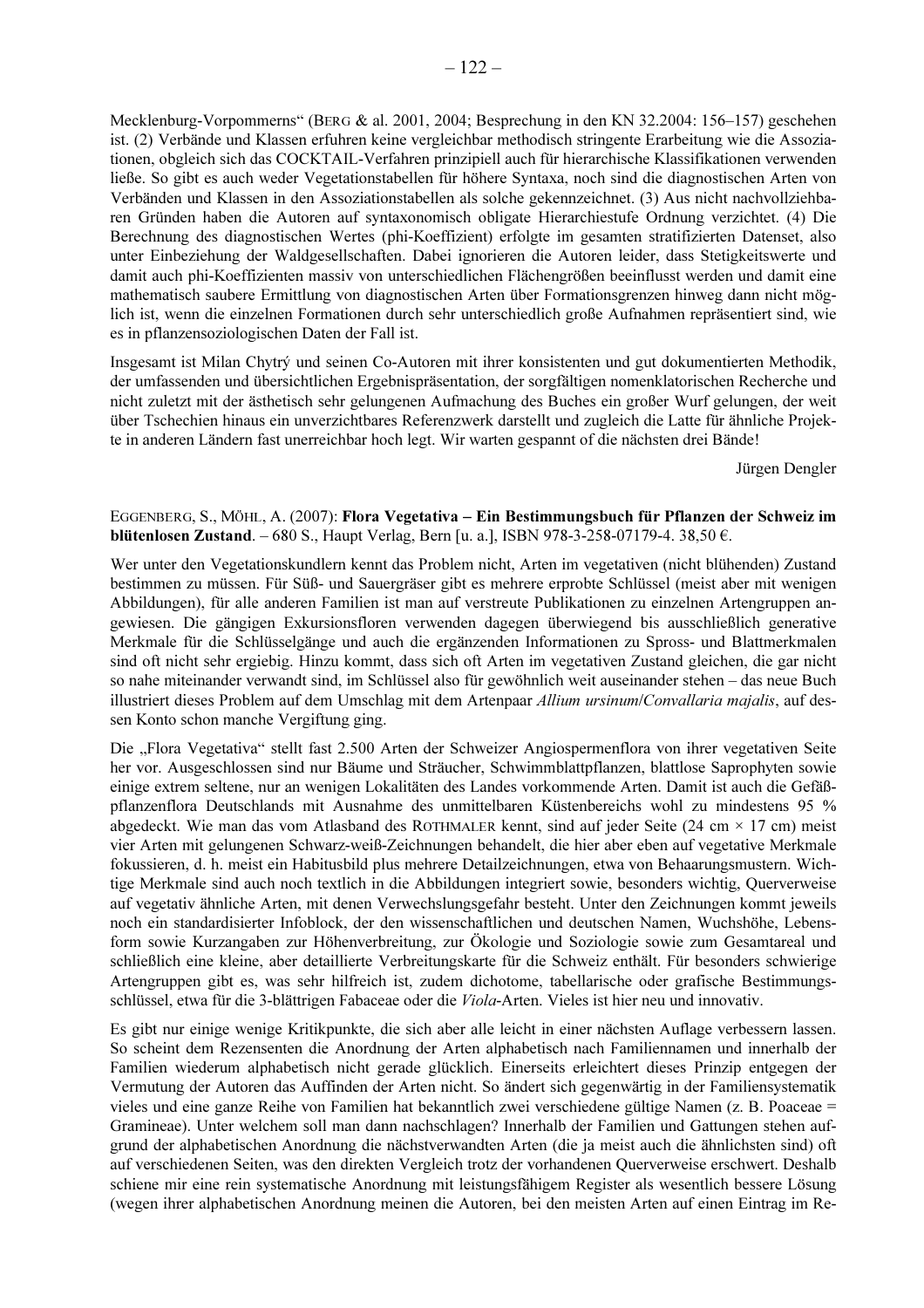gister verzichten zu können). Bei Festuca pallens ist dem Verlag ein Lapsus unterlaufen: der Blattquerschnitt zeigt definitiv nicht diese Art, sondern ist eine vergrößerte Version der Querschnittszeichnung von F. norica. Schließlich ist die nomenklatorische Handhabung von Arten mit mehreren Unterarten haarsträubend falsch. So stellen die Autoren etwa "Cardaminopsis arensosa s. str." "Cardaminopsis arenosa ssp. borbasii" gegenüber. Je nach systematischer Auffassung kann das Sippenpaar aber entweder Cardaminopsis arenosa vs. C. borbasii oder C. arenosa ssp. arenosa vs. C. arenosa ssp. borbasii heißen!

Fazit: Das Buch, ist genau das, worauf Vegetationskundler schon lange gewartet haben. Einen herzlichen Dank und Gratulation an die Autoren! Dass keine Flora von der ersten Auflage an perfekt sein kann, versteht sich von selbst. Deshalb sind dem Buch viele eifrige Nutzer zu wünschen, die durch ihre Praxiserprobung zur kontinuierlichen Verbesserung von Auflage zu Auflage beitragen.

Jürgen Dengler

FENNER, M., THOMPSON, K. (2005): The Ecology of Seeds.  $-X + 250$  S., Cambridge University Press, Cambridge, ISBN 0-521-65368-1.27,99 £.

Insbesondere in den letzten zwei Jahrzehnten sind im Bereich Samenökologie unzählige experimentelle Studien gelaufen und es wurden große Datenbanken zu Langlebigkeit, Masse, Form, und Ausbreitungsfähigkeit von Diasporen angelegt. In vorliegendem Band führen die Autoren diese Vielfalt an Erkenntnissen in einem umfassenden Review zusammen. Das erste Kapitel stellt die Samenproduktion in den evolutionären Kontext von Fortpflanzungsstrategien und Ressourcenallokation. Die folgenden Kapitel beleuchten dann die einzelnen Phasen im "Leben" eines Samens: (3) Ausbreitung, (4) Diasporenbanken, (5) Dormanz, (6) Keimung und (8) Etablierung. Zwei Kapitel (2 und 7) widmen sich der Vielzahl widriger/letaler Ereignisse, die Samen vor bzw. nach der Ausbreitung widerfahren können. Im Schlusskapitel schließlich geht es um gaps und safe sites, die Schwierigkeit, diese vielbenutzten Termini klar zu definieren, und ihre Bedeutung für die Aufrechterhaltung von Biodiversität. Das gut lesbar geschriebene Buch bietet dem Nicht-Diasporologen eine aktuelle und klar strukturierte Einführung in das Thema, und auch dem Spezialisten dürfte der synthetisierende Ansatz manch neuen Blickwinkel eröffnen. Wem die Informationen auf 180 Seiten Text nicht detailliert genug sind, der findet in einem über 60-seitigen Literaturverzeichnis 1.117 weitere Quellen.

Jürgen Dengler

FRAHM, J.-P. (2006): Moose - Eine Einführung.  $-237$  S., Weissdorn-Verlag, Jena, ISBN 3-936055-53-X. 17,90 € (Bezug: Weissdorn-Verlag, Wöllnitzer Str. 53, D-07749 Jena, weissdorn-verlag@t-online.de).

Dieses Taschenbüchlein soll laut Klappentext "helfen, Moose näher zu bringen". Es fragt sich nur, wem. Bryologen scheinen eher nicht die Zielgruppe zu sein, um ein Lehrbuch handelt es sich jedenfalls nicht (vom gleichen Verfasser gibt es ja ein recht gelungenes, Besprechung in den KN 30.2003: 174–175), was sich unter anderem darin äußert, dass es keine Literaturzitate gibt und nur wenige Zeichnungen, Schemata und Tabellen. Und ob dieses Buch wirklich vermag, interessierte Laien an die Bryologie heranzuführen, darf bezweifelt werden. Da sind die Fotos (Habitus, Mikro und einige von Lebensräumen; viel davon unscharf, zu dunkel oder farbstichig) mit einem prosahaften Text, der um manchen Schwank aus dem Leben des Verfassers angereichert ist, zu einem zu wenig ansprechenden Layout vereint worden - und dazu gibt es heute einfach zu viele wirklich ästhetisch schöne und inhaltlich gute Moosbücher. Über manche Kuriosa oder Anektdoten im Text mag man schmunzeln. Manches gibt aber auch zu Zweifeln Anlass, etwa wenn J.-P. Frahm den Lesern suggeriert, dass es Konsens in der Bryologie sei, dass man somatische Mutationen, die an Einzelindividuen auftreten, die aber keine Fortpflanzungsbarriere darstellen, als neue Arten betrachtet (S. 199 ff.), oder gleich in der Einleitung, als er über die umgangssprachliche Verwendung des Begriffes "Moos" für alle möglichen Nicht-Moose schwadronierend die von manchen Laien tatsächlich für ein Moos gehaltene Gattung Sagina nolens volens zu den Kreuzblütlern stellt.

Jürgen Dengler

GROOM, M., J., MEFFE, G. K., CARROLL, C. R. (2006) [Hrsg.]: Principles of Conservation Biology. - 3. Aufl.,  $XIX + 793$  S., Sinauer Associates, Sunderland, Massachusetts, ISBN 0-87893-518-5. 94,95 US \$.

In dieser neuen Auflage dieses renommierten Lehrbuches der Naturschutzbiologie haben die drei Herausgeber insgesamt 19 angesehene Autoren aus den USA, Kanada, Großbritannien und Australien zusammengebracht.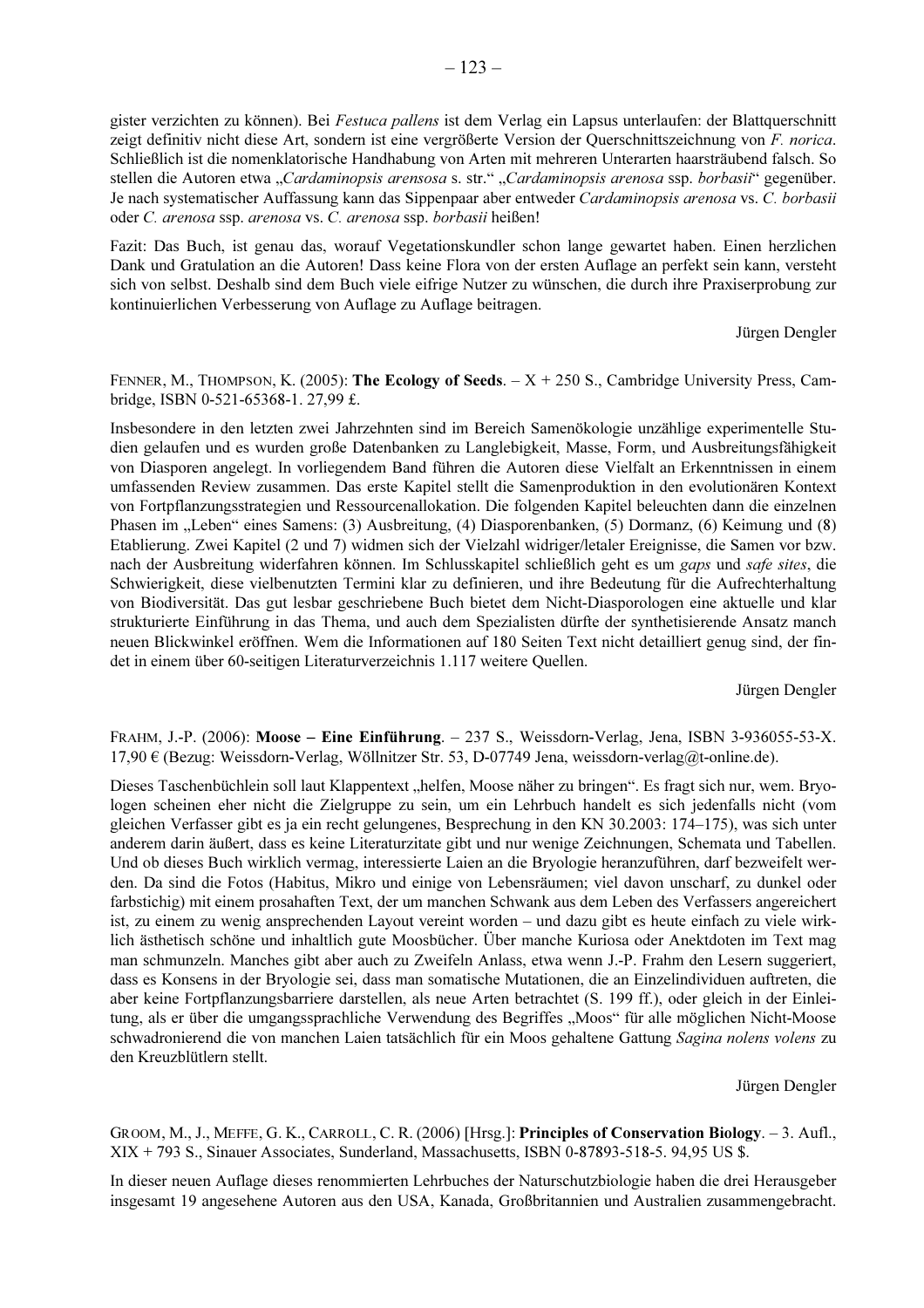Obwohl das Buch abgesehen von ein paar Farbtafeln in der Buchmitte "nur" schwarz-weiß gedruckt ist, ist durch zahlreiche Abbildungen, Tabellen, hervorgehobene Kästen, Essays und Fallstudien gelungen, den Band ansprechend und leserfreundlich zu gestalten. Schon beim Durchblättern bleibt man an verschiedenen Stellen hängen und liest sich fest. Wie man das von englischsprachigen Lehrbüchern beinahe erwartet, ist auch die didaktische Aufbereitung hervorragend – so schließt etwa jedes der 18 Kapitel mit einer Zusammenfassung und Diskussionsfragen. Das Buch gliedert sich in drei große Einheiten. Unit I behandelt die konzeptionellen Grundlagen der Naturschutzbiologie, von der Umgrenzung des Faches, über Biodiversitätsmuster und ihre Ursachen bis hin zu ethischen und ökonomischen Aspekten. Unit II thematisiert die Hauptgefährdungsursachen der Biodiversität, von Habitatverlust, über Habitatfragmentierung, Neobiota bis hin zum Klimawandel. In Unit III schließlich werden die Lösungsansätze behandelt, welche die Naturschutzbiologie zu bieten hat, etwa Konzeption, Möglichkeiten und Grenzen von Schutzgebieten oder "Nachhaltige Entwicklung". Insgesamt ein sehr gelungenes Buch, dem man anmerkt, dass in den USA Naturschutzbiologie schon viel länger eine anerkannte Wissenschaft ist. Allerdings trägt das Buch einen deutlichen geografischen Stempel, indem Nordamerika, Australien gut und tropische Regionen der Erde zumindest ordentlich in den Themen, Beispielen und Sichtweisen vertreten sind. Fast völlige Fehlanzeige herrscht dagegen hinsichtlich Erdregionen mit alten Kulturlandschaften (Europa, Mediterrangebiet, China). Zu folgenden Themen, die in einem europäischen Lehrbuch zum gleichen Thema eine große Rolle spielen würden, findet man noch nicht einmal einen Eintrag im Index: cultural landscape, semi-natural ecosystem, heathland, dry grassland. Es ist also noch ein gewisser Weg bis zu einem wirklich internationalen Lehrbuch der Naturschutzbiologie, was aber dem Wert der vorliegenden Ausflage keinen Abbruch tut.

Jürgen Dengler

GUTTE, P. (2006): Flora der Stadt Leipzig einschließlich Markkleeberg. - 278 S., Weissdorn-Verlag, Jena, ISBN 3-936055-50-5. 19,90 € (Bezug: Weissdorn-Verlag, Wöllnitzer Str. 53, D-07749 Jena, weissdornverlag@t-online.de).

Diese Lokalflora führt alle Gefäßpflanzensippen der sächsischen Metropole in systematischer Reihenfolge auf. Nach dem wissenschaftlichen und deutschen Namen werden jeweils die Standorte, die lokale Häufigkeit (fünfstufige Skala), ggf. Erst- und Letztnachweise, die lokale Gefährdung (leider mit ungebräuchlichen und irreführenden Abkürzungen wie  $0 =$ ungefährdet, obwohl 0 üblicherweise für ausgestorben steht), historische Angaben, taxonomische Untereinheiten, ggf. Bemerkungen sowie Angaben zum Vorkommen der Sippen in der Umgebung gebracht. Ein 22-seitiger Anhang mit mäßigen Farbfotos ausgewählter Arten rundet den Band ab.

#### Jürgen Dengler

HALLINGBÄCK, T., LÖNNEL, N., WEIBULL, H., HEDENÄS, L., KNORRING, P. VON (2006): Bladmossor: Sköldmossor – blåmossor. Bryophyta: Buxbaumia – Leucobryum (= ARTDATABANKEN [Hrsg.]: Nationalnyckeln till Sveriges flora och fauna AJ  $6-23$  [schwed., engl. Zus.].  $-416$  S., SLU, Uppsala, ISBN 91-88506-55-X. 300 SEK (+ 237 SEK Versandkosten beim Direktbezug: www.nationalnyckeln.se).

Die komplexe Bandnummer AJ 6–23 lässt schon ahnen, dass das vorliegende Buch Teil eines größeren Projektes ist. Eines sehr viel größeren, eines geradezu grandiosen Projektes, um genau zu sein. Die "Enzyklopädie der schwedischen Flora und Fauna" hat zum Ziel, in rund 120 Bänden, welche im Laufe der kommenden 20-25 Jahre erscheinen sollen, sämtliche aus Schweden bekannten Organismenarten (rund 50.000) von den Bakterien bis zu den Säugetieren umfassend abzuhandeln. Zunächst würde man jemanden, der einen solchen Plan verkündet, für übergeschnappt halten, insbesondere in der heutigen Zeit, wo allenorten Geld für taxonomische Forschung gestrichen wird und für manche taxonomischen Gruppen weltweit die letzten kompetenten Spezialisten auszusterben drohen. Doch das schwedische Projekt kommt grundsolide daher, wird vom schwedischen Parlament kräftig subventioniert und ist mit der "Swedish Taxonomy Initiative" gekoppelt, welche die adäquate Bearbeitung bislang ungenügend bekannter Organismengruppen im Laufe der Projektlaufzeit gewährleisten soll. Weltweit werden gezielt kompetente Taxonomen als Autoren und Künstler als Illustratoren gesucht. Geplant sind 2–6 Bände pro Jahr, die die makroskopischen Gruppen (rund 20.000 Arten) auf Artniveau und die übrigen 30.000 Arten auf höherem taxonomischen Niveau, aber zumindest mit vollständigen Checklisten der Arten abhandeln sollen.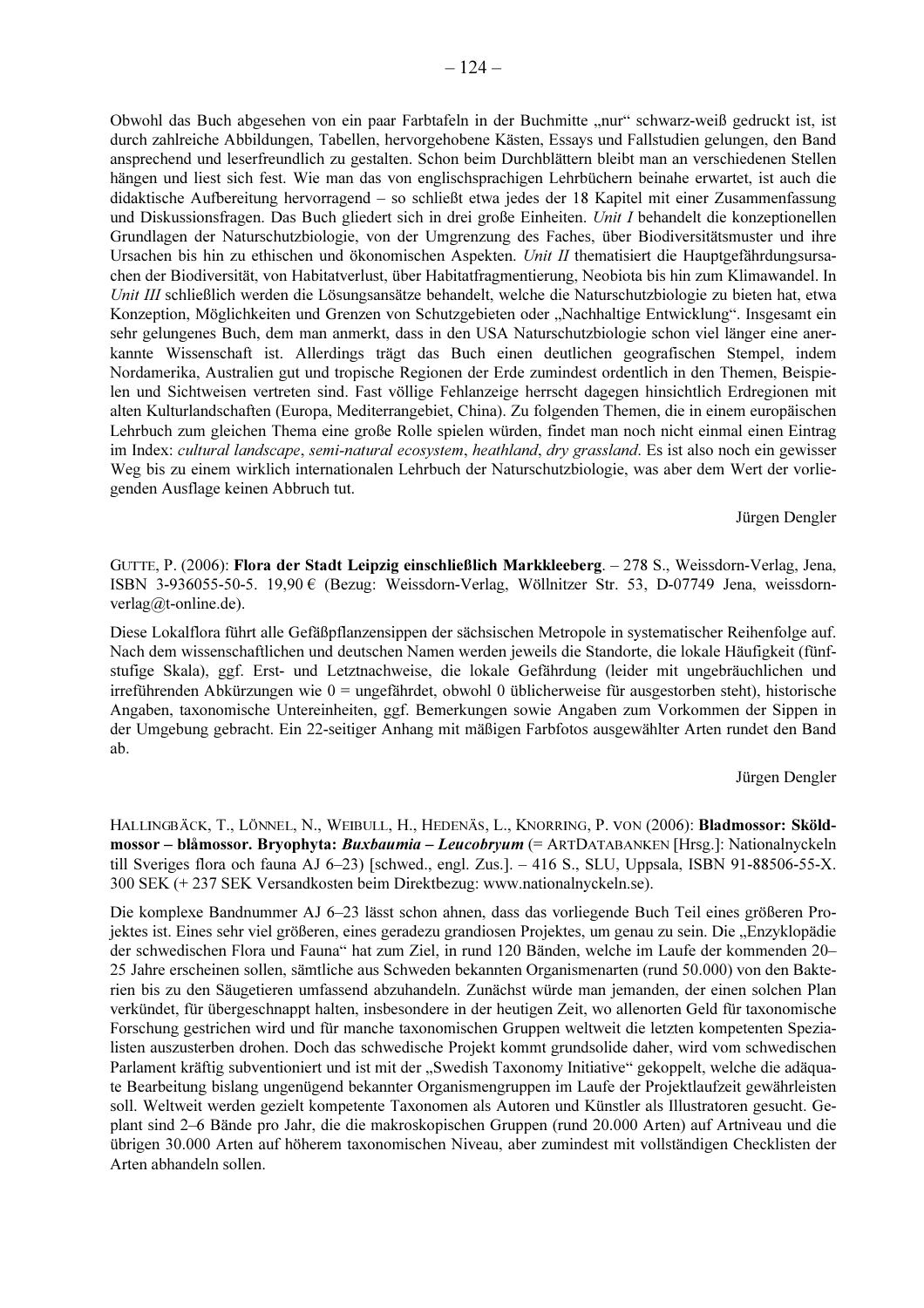Bislang sind fünf Bände erschienen (neben dem hier vorgestellten Laubmoosband einer zu Tagfaltern, einer zu einigen Nachtfaltergruppen, einer zu Bockkäfern und einer zu Tausendfüßlern); acht weitere befinden sich konkret in Vorbereitung. Schon die bislang in Angriff genommenen Taxa zeigen, dass man sich keinesfalls auf die Gruppen mit vielen Spezialisten und zahlreichen potenziellen Käufern (wie Vögel oder Gefäßpflanzen) beschränkt, sondern gerade auch die Stiefkinder der Taxonomie und des Artenschutzes im Auge hat. So erscheint das Ziel, innerhalb eines Vierteljahrunderts wirklich alle bekannten Arten des Landes abzuhandeln, durchaus realistisch.

Nun aber zum vorliegenden ersten von mehreren Laubmoosbänden, der die Ordnungen Buxbaumiales. Diphysciales, Timmiales, Encalyptales, Funariales, Bryoxiphiales, Grimmiales, Archidiales und Dicranales mit insgesamt 262 Arten behandelt. Freundlicherweise legen die Autoren den Begriff Schweden in diesem Fall etwas weiter aus und schließen Dänemark, Norwegen, Finnland, Island, die Faröerinseln und Spitzbergen vollständig mit ein. Jede Art wird auf je 1–2 Seiten des durchgängig vierfarbig gedruckten und im DIN A4-Format gehaltenen Bandes behandelt. Man bekommt jeweils eine detaillierte Verbreitungskarte mit dreistufiger Signatur (Verbreitungszentrum, zerstreute Verbreitung am Verbreitungsrand, isolierte Verbreitungspunkte), zahlreiche exzellent aufgenommene und gedruckte Lebensraum-, Habitat- und Mikrofotos sowie manchmal zusätzlich ebenso schöne wie präzise Aquarelle. Der schwedische Text ist in die drei Rubriken Merkmale, Ökologie und Verbreitung gegliedert und erfreulicherweise um eine englische Kurzfassung ergänzt. Die Bestimmungsschlüssel für die Arten innerhalb von Gattungen sind gleich bilingual gehalten, mit dem schwedischen Text links und dem englischen rechts sowie dazwischen Mikrofotos bzw. Zeichnungen von relevanten Merkmalen. Kritische Arten wie die 38 Schistidium-Arten erfahren übrigens eine genauso ausführliche Darstellung wie Allerweltssippen wir Ceratoton purpureus oder Dicranum scoparium.

Zu kritisieren gibt es praktisch nichts: Beim Racomitrium canescens-Aggregat wurden die Angaben aus Dänemark offensichtlich falsch zugeordnet, so dass laut Verbeitungskarten dort Racomitrium elongatum, welches in Südschweden und Schleswig-Holstein die häufigste Art ist, komplett fehlen soll, dagegen das montansubalpine R. ericoides als häufigste Kleinart geführt wird. Außerdem würde ich mir wünschen, dass es auch zu den allgemeinen Teilen der Bände, wo beispielsweise das Gesamtkonzept des Nationalnyckeln vorgestellt wird, englische Kurzfassungen gäbe.

Fazit: Ein bibliophiles Meisterstück und zugleich ein wissenschaftlich hochkarätiges Werk, das Nonplusultra unter den Moosbüchern und ein Muss für jeden ernsthaften Bryologen! Dabei ist die Enzyklopädie unglaublich günstig. Jeder der prächtigen, leinengebundenen Bände kostet regulär gerade mal etwas über 30 €, was sich allerdings durch die Versandkosten auf immer noch bescheidene 59 € fast verdoppelt (etwas günstiger geht es über die deutsche Versandbuchhandlung Kleinsteuber, wo man diesen Band für 53,90 € + ggf. 3,90 € Porto bekommt; www.kleinsteuber-books.com). Oder man entschließt, gleich das Gesamtwerk zu subskribieren, wobei man dann nur 200 SEK, also 22 € (plus Porto) pro Band zahlt, wird so für 2.600 € verteilt über die nächsten 25 Jahre eine Abhandlung aller 50.000 schwedischen Arten bekommt. Für mich eine faszinierende Vorstellung. Vielleicht lässt sich ArtDatabanken ja zwischenzeitlich noch einen Vertriebsweg einfallen, der die unverhältnismäßig hohen Auslandsversandkosten drückt. Ansonsten ist nur zu wünschen, dass andere Länder, insbesondere auch Deutschland, dem leuchtenden Vorbild Schwedens folgen – 2008, das Jahr der CBD-Folgekonferenz in Deutschland, wäre ein geeigneter Zeitpunkt dafür! Ansonsten dürfen wir uns schon auf den für jenes Jahr angekündigten zweiten Laubmoosband aus dem Norden freuen.

Jürgen Dengler

# HAEUPLER, H., MUER, T. (2007): Bildatlas der Farn- und Blütenpflanzen Deutschlands. - 2. Aufl., 789 S., Verlag Eugen Ulmer, Stuttgart, ISBN 978-8001-4990-2. 49,90 €.

Nur sieben Jahre nach der ersten Auflage (ausführliche Besprechung in den KN 29.2001: 136–138) erschien jetzt bereits die zweite Auflage, in geringfügig kleinerem Format, aber weiterhin als Hardcover und auf Hochglanzpapier gedruckt. Besonders erfreulich ist dabei, dass der Preis – man glaubt es kaum! – gegenüber der letzten Auflage auf gut die Hälfte gesenkt wurde. 161 zusätzliche Sippen (meist unbeständige Neophyten, aber auch indigene Sippen, die durch Sippenaufspaltung oder Neuentdeckung hinzugekommen sind) wurden in einem 28-seitigen Anhang aufgenommen, der auch einige Fotos zu in der ersten Auflage bereits enthaltenen, aber nicht abgebildeten Sippen wie Chenopodium suecicum enthält. Dieser Anhang ist sehr löblich, da er geeignet ist, frühzeitig den Blick für sich möglicherweise in nächster Zeit einbürgernde Neophyten zu schärfen. Auch im "Bestand" der ersten Auflage wurden zahlreiche kleinere Korrekturen vorgenommen, von der Beseitigung von Interpunktionsfehlern bis zur Ersetzung von 33 falsch bestimmten und 42 suboptimalen Fotos. Sehr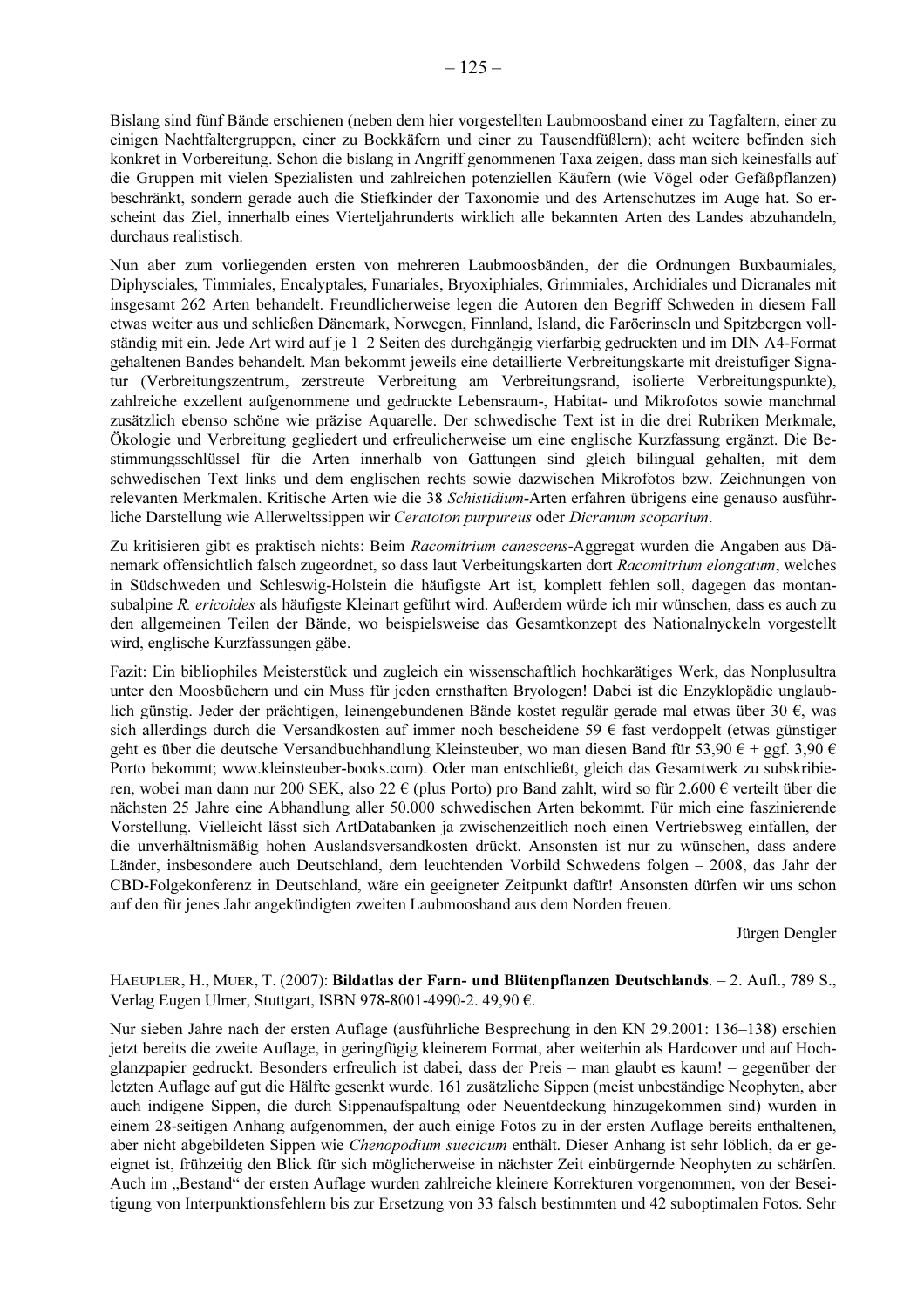hilfreich ist auch, dass man jetzt die große Vielzahl der im Text verwendeten Abkürzungen auf der vorderen Umschlaginnenseite findet. Bedauerlich ist dagegen, dass die Hauptautoren weiterhin G. H. Loos freie Hand gelassen haben, sich in "seinen" Gattungen (u. a. Achillea, Centaurea, Crataegus, Festuca) mit seiner "Privatsystematik" als hemmungsloser "Splitter" zu verewigen (Quellenangaben zu den zahlreichen "Neubeschreibungen" durch G. H. Loos fehlen immer noch, so dass zu vermuten ist, dass sie weiterhin nicht gültig beschrieben sind). Ferner vermisst der Rezensent eine dringend notwendige systematische Übersicht aller Änderungen gegenüber der Standardliste (WIBKIRCHEN & HAEUPLER 1998; Besprechung in den KN 27/28.2000: 87-93).

Jürgen Dengler

# HEYWOOD, V. H., BRUMMITT, R. K., CULHAM, A., SEBERG, O. (2007): Flowering Plant Families of the World. - 424 S., Kew Botanical Gardens, Kew, ISBN 978-1-84246-165-5, 25,-£.

Vor fast dreißig Jahren erschien der Vorläufer oder, wenn man so will, die erste Auflage dieses Buches (HEY-WOOD 1978 [Hrsg.]: Flowering Plants of the World, dt. 1982 bei Birkhäuser). Seither hat sich die Zahl der weltweit anerkannten Angiospermenfamilien von 306 auf 506 erhöht. Sie alle sind in diesem großformatigen (31 cm  $\times$  24 cm) Prachtband in alphabetischer Reihenfolge enthalten. Zu jeder geben die Textrubriken Distribution, Description, Classification (hier auch Hinweise zu den neuesten molekulargenetischen Erkenntnissen zu Verwandtschaftsbeziehungen) und Economic uses knapp und gut strukturiert Auskunft. Dazu kommen jeweils kleine Weltverbreitungskarten (bei denen die Farbwahl etwas verwirrend ist, da dunkelgrün für nichtvorkommend, blassgelb dagegen für vorkommend steht), unter denen auch die (ungefähre) Zahl bekannter Arten und Gattungen angegeben ist. Gelungene Farb- und Schwarz-weiß-Zeichnungen zeigen sowohl den Habitus von typischen Vertretern der meisten Familien als auch anatomisch-morphologische Charakteristika. Lobend hervorzuheben ist schließlich, dass abweichend vom Vorgänger nun bei jeder Familie eine Auswahl aktueller Referenzliteratur angegeben ist. Ein schönes und zugleich informatives Buch – ein Muss für jeden Botaniker!

Jürgen Dengler

LECOINTRE, G., LE GUYADER, H. (2006): Biosystematik – Alle Organismen im Überblick. – XII + 696 S., Springer-Verlag, Berlin [u. a.], ISBN 3-540-24037-3. 39,95 €.

Die phylogenetische Systematik (Kladistik) hat in der Taxonomie in den letzten Jahrzehnten immer mehr Einfluss gewonnen. Ihr Ziel ist es, mit der Systematik möglichst exakt die Stammbaumverzweigungen im Evolutionsverlauf abzubilden. Damit können Kladistiker beispielsweise die Reptilien nicht als Klasse akzeptieren. Schließlich ist inzwischen allgemein anerkannt, dass Krokodile und Vögel einen gemeinsamen Vorfahren haben, der von den übrigen Reptilien (exklusive der Schildkröten) abzweigte. Deshalb werden in der phylogenetischen Systematik Lepidosauria (Schlangen, Echsen und Brückenechsen) den Archosauria (Vögel und Krokodile) gegenübergestellt.

Nach einer knapp 40-seitigen Einleitung in die Prinzipien der phylogenetischen Systematik ist der Rest des Buches einer systematischen Übersicht sämtlicher Organismengruppen nach den Prinzipien dieses Ansatzes vorbehalten. Fünfzehn Kapitel von "Lebewesen" bis "Primaten" beginnen immer mit einem Stammbaum des jeweiligen Astes, dann gibt es zu den "Zweigen" höherer Ordnung jeweils meist zweiseitige Texte, welche die entscheidenden Synapomorphien (Merkmalsneuerwerbungen) des Taxons hervorheben, bekannte Artenzahlen, Verbreitung und Ökologie auflisten sowie einige typische Vertreter in Wort und Bild (Zweifarb-Druck) vorstellen. Manche dieser Endzweige eines Kapitels sind zugleich der Hauptast eines Folgekapitels. Die Feinheit der taxonomischen Auflösung ist dabei in verschiedenen Stammbaumästen sehr unterschiedlich (aber taxonomische Rangstufen kennt die Kladistik ohnehin nicht). Während im Kapitel Primaten am Ende die Schimpansen den Menschen gegenübergestellt werden, ist innerhalb der Embryophyta ("Landpflanzen") auf der Ebene Angiospermae Schluss (im Anhang gibt es dann noch einen Stammbaum, der bis zu den traditionellen Ordnungen hinunterreicht). Trotzdem ist auch dieses knappe Landpflanzenkapitel interessant, lernt man hier etwa, dass die erste Stammbaumverzweigung jene der Lebermoose gegenüber allen übrigen Landpflanzen war, die als Synopomorphie insbesondere die Stomata aufweisen und deshalb als Stomatophyta bezeichnet werden.

Fazit: Es ist erfreulich, dass hier erstmals eine deutschsprachige Übersicht aller Organismengruppen nach den Prinzipien der phylogenetischen Systematik vorliegt. Etwas störend ist der starke bias in Richtung Wirbeltiere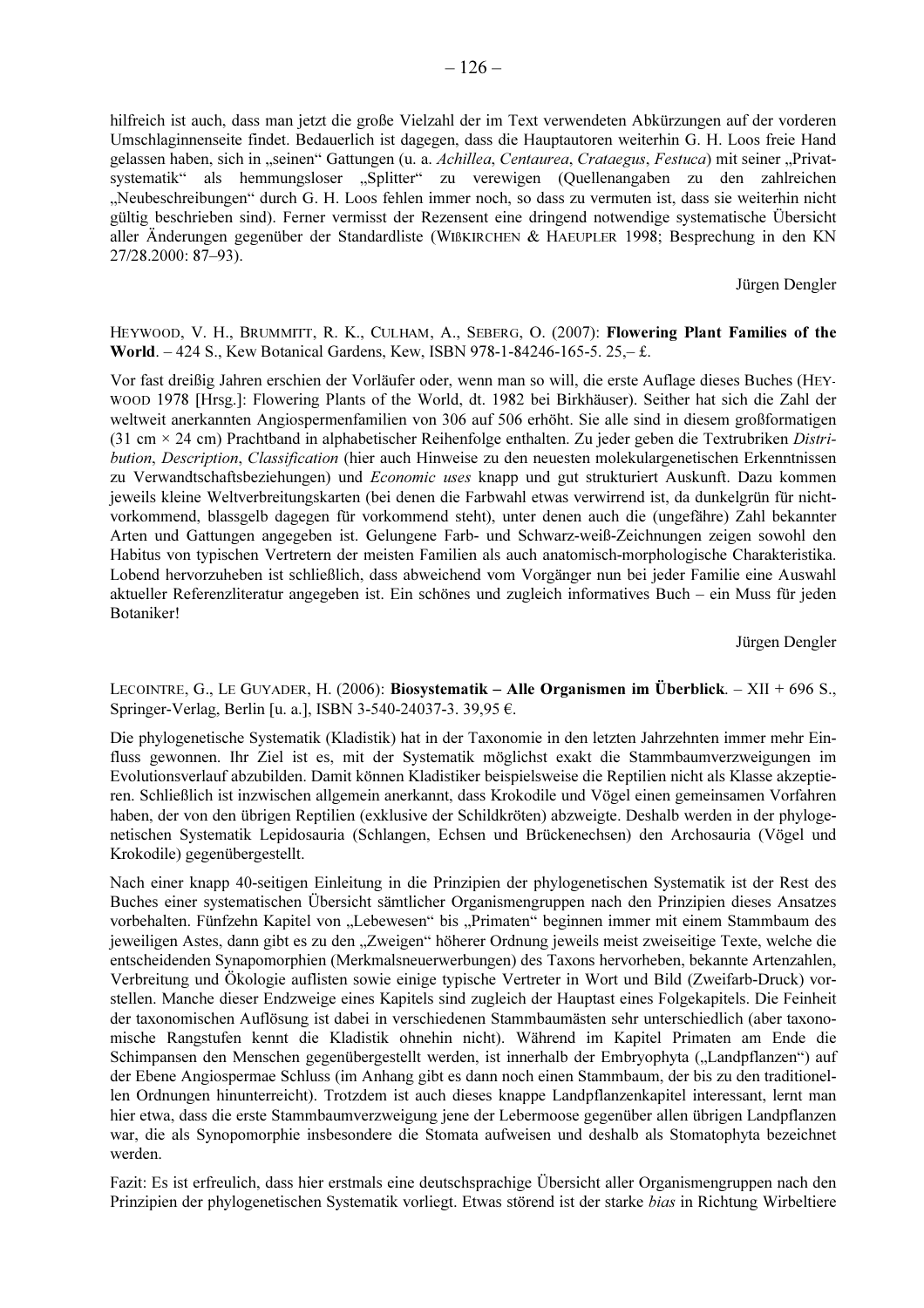und die stiefmütterliche Behandlung der Pflanzen. Viele der im Buch enthaltenen aktuellen Erkenntnisse der phylogenetischen Verwandtschaften sind interessant und für viele Leser sicher auch überraschend. Trotzdem scheint es mir fraglich, ob es den vielfältigen Anwendungsbereichen biologischer Systematik gerecht wird, wenn die aufgedeckte/vermutete Topologie (also das Verzweigungsmuster) des Stammbaumes 1 : 1 in die Taxonomie übersetzt wird. Die puristischen Kladisten ignorieren bei ihrem Ansatz geflissentlich, dass nicht nur das Verzweigungsmuster relevant ist, sondern manchmal vielleicht noch mehr die Anzahl und Bedeutung der Merkmalsneuerwerbungen zwischen den Abzweigungen. Aus dieser Sicht könnte es durchaus Sinn machen, Reptilien als Taxon aufrecht zu erhalten und gleichrangig neben die Vögel zu stellen, selbst wenn allgemein anerkannt ist, dass sie nicht monophyletisch, sondern paraphyletisch sind. Auch muss die phylogenetische Systematik vor "retikulaten" Verwandtschaftsbeziehungen (Endosymbionten, hybridogene Sippenentstehung) kapitulieren. Schließlich hat sie die unpraktische Konsequenz, dass in ihrem System viele neu Taxa geschaffen werden müssen, die oftmals noch namenslos sind – so sind im vorliegenden Buche manche Kapitel mit "unbenanntes Kladon" oder einer deutschen Umschreibung (z. B. "Die grüne Linie" für den Ast, der u. a. die Embryophyta und die Rotalgen enthält) betitelt.

Jürgen Dengler

#### LEYER, I., WESCHE, K. (2007): Multivariate Statistik in der Ökologie.  $-IX + 221S$ ., Springer-Verlag, Berlin [u. a.], ISBN 978-3-540-37705-4. 24,95 €.

Bislang konnte man Ökologen eigentlich kein deutschsprachiges Statistikbuch so richtig empfehlen, entweder weil trocken und unnötig kompliziert geschrieben, weil zu kurz und nicht zu den wirklich in der Praxis relevanten Themen vorstoßend oder weil, da aus anderen Disziplinen stammend, am wirklichen Bedarf der Ökologen vorbeigehend. Viele englischsprachige Bücher erschlossen da den relevanten Stoff selbst dem Nicht-Muttersprachler weit besser (z. B. SOKAL & ROHLF 1995, SCHEINER & GUREVITCH 2001, MCCUNE & al. 2002, QUINN & KEOUGH 2002). Um es vorwegzunehmen: der neue Titel der beiden jungen ÖkologInnen aus Marburg und Halle ist das erste wirklich empfehlenswerte deutschsprachige Statistikbuch im Bereich Ökologie. In knappen, gut strukturierten und mit zahlreichen Beispieldaten untermauerten Darstellungen thematisiert der Paperbackband nach einer gelungenen Einführung in statistische Grundlagen vor allem multvariate Ordinations- und Klassifikationsverfahren. Hier werden immer sehr schön die zugrunde liegenden Prinzipien, die Vor- und Nachteile der einzelnen Verfahren (CA, DCA, CCA, PCA, RDA, NMDS) herausgearbeitet und Hinweise zur adäquaten Interpretation der erzielten Ordinationsdiagramme gegeben. Das Buch kann hier hinsichtlich der Tiefe nicht ganz mit den teilweise doppelt und mehrfach so umfangreichen englischsprachigen Titeln mithalten, aber dafür geben die Autoren an den entsprechenden Stellen gute Hinweise auf die einschlägige weiterführende Literatur. Eines soll aber an dieser Stelle nicht verschwiegen werden: das Buch beschränkt sich weitgehend auf die deskriptiven (multivariaten) Verfahren, behandelt dagegen inferenzstatistische Verfahren (Hypothesentests), die für Ökologen durchaus ähnlich große Bedeutung haben, nur ganz peripher. Alles in allem ist der Band vor allem für jene empfehlenswert, für die statistische und insbesondere multivariate Verfahren bislang ein Buch mit sieben Siegeln waren, da es mit seinem klaren didaktischen Aufbau einen sehr guten Einstieg bietet. Aus dem gleichen Grund eignet es sich auch hervorragend als Kursmaterial für Statistikkurse an Hochschulen.

Jürgen Dengler

MEINUNGER, L., SCHRÖDER, W. (2007): Verbreitungsatlas der Moose Deutschlands. - 3 Bd., 636 + 699 + 709 S., Regensburgische Botanische Gesellschaft, Regensburg. 120,-  $\epsilon$  zuzüglich Versandkosten (Bezug: Regensburgische Botanische Gesellschaft, Jürgen Klotz, Institut für Botanik, D-93040 Regensburg, juergen.klotz@biologie.uni-regensburg.de).

Endlich ist das lange erwartete "Lebenswerk" von Ludwig Meinunger und Wiebke Schröder erschienen: dreizehn Zentimeter nehmen die drei voluminösen Hardcover-Bände zur Moosflora Deutschlands im Regal ein. Damit ist den beiden Autoren zusammen mit den meisten Bryologen Deutschlands gelungen, erstmals für ein artenreiches Taxon einen deutschlandweiten Verbreitungsatlas und dazu noch auf Quadrantenbasis vorzulegen (ein Ende des Wartens auf das noch länger angekündigte Pendant bei den Gefäßpflanzen ist bekanntlich nicht in Sicht). Obwohl die Autoren in verschiedenen Bundesländern auf Daten aus flächendeckenden Kartierungsprojekten zurückgreifen konnten (Schleswig-Holstein, Mecklenburg-Vorpommern, Saarland, Pfalz, Baden-Württemberg), haben sie doch die meisten Quadranten Deutschlands in jahrelanger, systematischer Arbeit selbst kartiert. Phänomenal!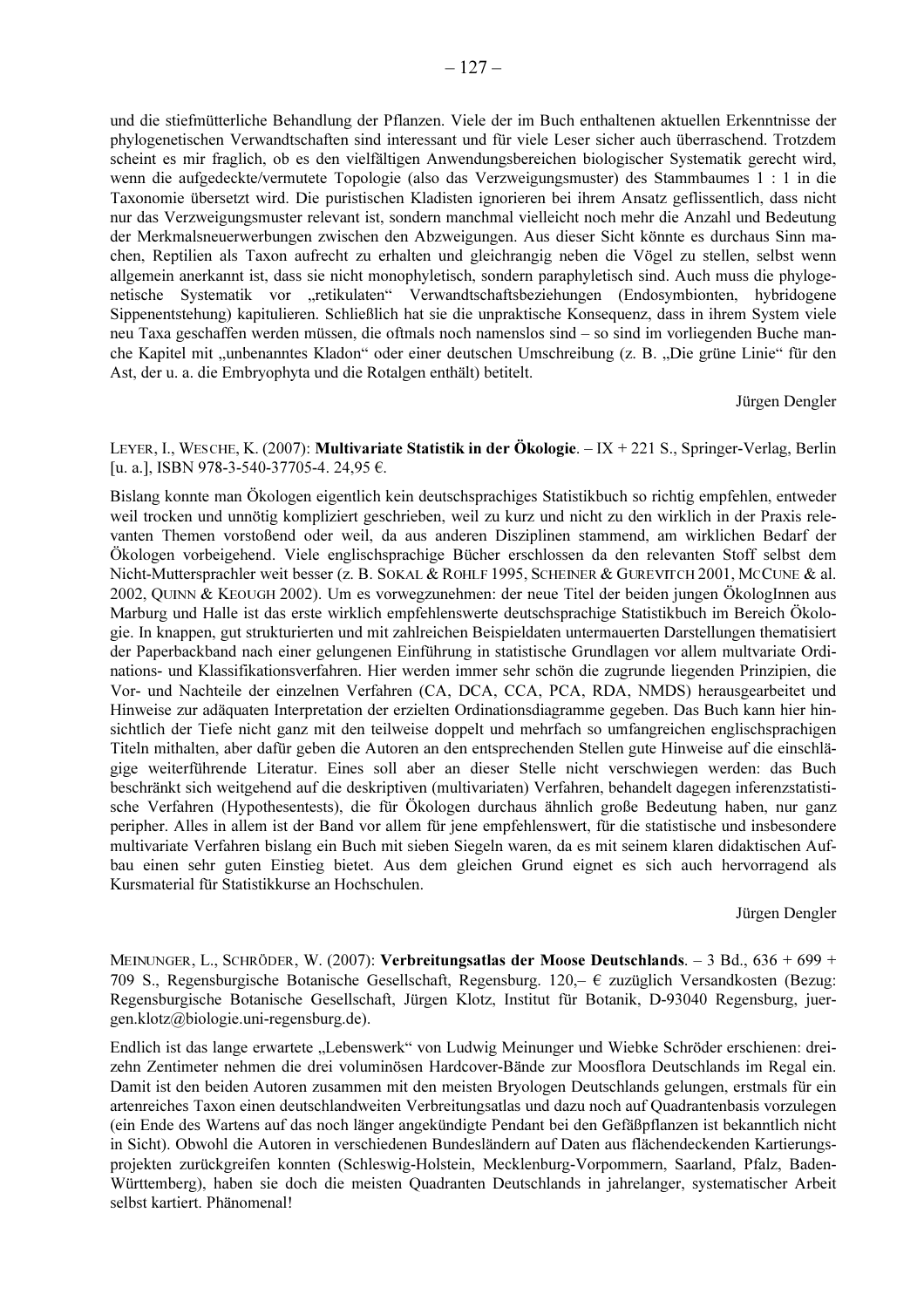Das Ergebnis ist auf 1.159 ganzseitigen Karten (Arten und teilweise infraspezifische Sippen) mit farbig hinterlegten Höhenschichten zu bewundern, die sich jeweils – in systematischer Anordung – im hinteren Buchteil befinden Insgesamt ist die Datenabdeckung sehr gut; nur bei wenigen kritischen Artengruppen (z. B. Bryum bicolor agg., Bryum erythrocarpum agg., Schistidium apocarpum agg., Tortula ruralis agg.) machen sich Gebiete mit besonders gründlicher Durchforstung durch regionale Bryologen (insbesondere Saarland und Pfalz) im Kartenbild bemerkbar. Es wurden vier verschiedene Signaturen verwendet (vor/nach 1980; mit/ohne Herbarbeleg). Die detailreichen Kartenbilder lassen interessante und unerwartete Verbreitungsmuster erkennen (wer hätte etwa gedacht, dass eine "Allerweltsart" wie Rhytidiadelphus squarrosus größere Verbreitungslücken aufweist, nämlich im Mitteldeutschen Trockengebiet und im Rheintal?), und können so Grundlage für chorologische Auswertungen sein.

Die jeweils vordere Hälfte der Bücher enthält eine ausführliche Beschreibung aller Sippen, beginnend mit Angaben zur Morphologie, Soziologie und Vergesellschaftung, gefolgt von der Rubrik "Verbreitung im Gebiet", die bei selteneren Sippen sehr detailliert ausfällt (aufgegliedert nach Bundesländern, mit Einzelnachweisen und Literaturzitaten). Die abschließende Rubrik "Bestand und Gefährdung" thematisiert Bestandsentwicklung und Gefährdungsursachen und nimmt eine aktualisierte, "inoffizielle" Rote-Liste-Einstufung vor. Hierbei ist allerdings problematisch, dass diese regionalisiert erfolgt (was im Prinzip zu begrüßen wäre), die Regionen aber von Fall zu Fall unterschiedlich (und unscharf) begrenzt werden (z. B. Barbilophozia kunzeana: Oberharz, Hohe Röhn, Nordostbayern und Westerzgebirge: RL 3; alle übrigen Gebiete: RL R), was für eine praktische Anwendung der Liste problematisch ist. Für schwierige Artengruppen, in denen bisherige Bestimmungsschlüssel aus Sicht der Autoren ungeeignet sind oder in denen sie von der taxonomomischen Auffassung der "Referenzliste" (KOPERSKI & al. 2000; vgl. Besprechung in den KN 29.2001: 127–129) abweichen, enthalten die Bände auch detaillierte morphologische Beschreibungen. Bestimmungsschlüssel und/oder mikroskopische Zeichnungen der relevanten Merkmale (z. B. Cephaloziella, Riccia, Weissia). Für Auflockerung sorgen teils farbige, teils schwarz-weiße Fotos von Arten und Habitaten (überwiegend von O. Dürhammer und M. Lüth).

Nur wenige kritische Punkte bleiben anzumerken: Die taxonomisch-nomenklatorische Terminologie ist nicht immer ganz korrekt. So findet man etwa Karten (und Text) von Riccia glauca und Riccia glauca var. subiner*mis*, doch fehlen die Daten der zweiten Sippe in der Karte der ersten Sippe, obwohl diese übergeordnet ist – gemeint war also offensichtlich im ersten Fall Riccia glauca var. glauca (es gibt diverse derartige Fälle). Schade ist auch, dass die Autoren keinen Gebrauch von der großartigen Möglichkeit machen, ihre Daten statistisch auszuwerten. Nicht einmal eine Karte mit den Sippenzahlen je Quadrant oder eine Bilanzierung der neuen Rote-Liste-Einstufung ist vorhanden. Diese kleinen Schönheitsfehler tun aber der Tatsache keinen Abbruch, dass dies ein Jahrhundertwerk und für alle Bryologen in Mitteleuropa unverzichtbar ist. Herzlichen Dank an die Autoren für ihre schier unendliche Arbeit, an Oliver Dürhammer für die gelungene herausgeberische Umsetzung (einschließlich Datenbankaufbau und -verwaltung) sowie an die Regenburgische Botanische Gesellschaft und eine Reihe von Sponsoren, die uns die Ergebnisse in so kostengünstiger Form zugänglich gemacht haben!

Jürgen Dengler

NENTWIG, W. (2007) [Hrsg.]: Biological Invasions (= Ecological Studies 193). - XXV + 441 S., Springer-Verlag, Berlin [u. a.], ISBN 978-3-540-36919-6. 160,45 €.

Der Berner Tierökologie Wolfang Nentwig hat in diesem Band die weltweit führendenden Invasionsökologen zusammengebracht. In 24 Kapiteln, gruppiert zu sechs Sektionen, stellen 42 Spezialisten aus 12 Ländern den State-of-the-art der Disziplin zusammen, dabei gleichermaßen alle Kontinente und Lebensräume wie unterschiedlichste Organismengruppen berücksichtigend. In seinem einleitenden Kapitel erläutert der Herausgeber, warum die Beschäftigung mit biologischen Invasionen so relevant ist. Dabei spannt er den Bogen von Zusammenbrüchen der menschlichen Population verursacht durch biologische Invasionen (Pestepidemie im Mittelalter oder Hungersnot in Folge der Kartoffelfäule im 19. Jahrhundert) bis zur heutigen weltweiten Homogenisierung der Organismenreiche und dem daraus potenziell erwachsenden Biodiversitätsverlust. Die Ausmaße sind wirklich immens, wie eine Tabelle auf Seite 5 zeigt: allein in Europa haben sich bislang mindestens 3.691 "aliens" unter den Pflanzen, 321 unter den Wirbeltieren und 1.350 unter den Insekten etabliert. Nach der Einleitung folgen die sechs Sektionen zu "Invasionswegen", "Merkmalen eines guten Invasors", "Mustern von Invasion und Anfälligkeit gegenüber Invasionen", "Ökologischen Auswirkungen biologischer Invasionen", "Ökonomie und Sozio-Ökonomie biologischer Invasionen" und schließlich "Verhinderung und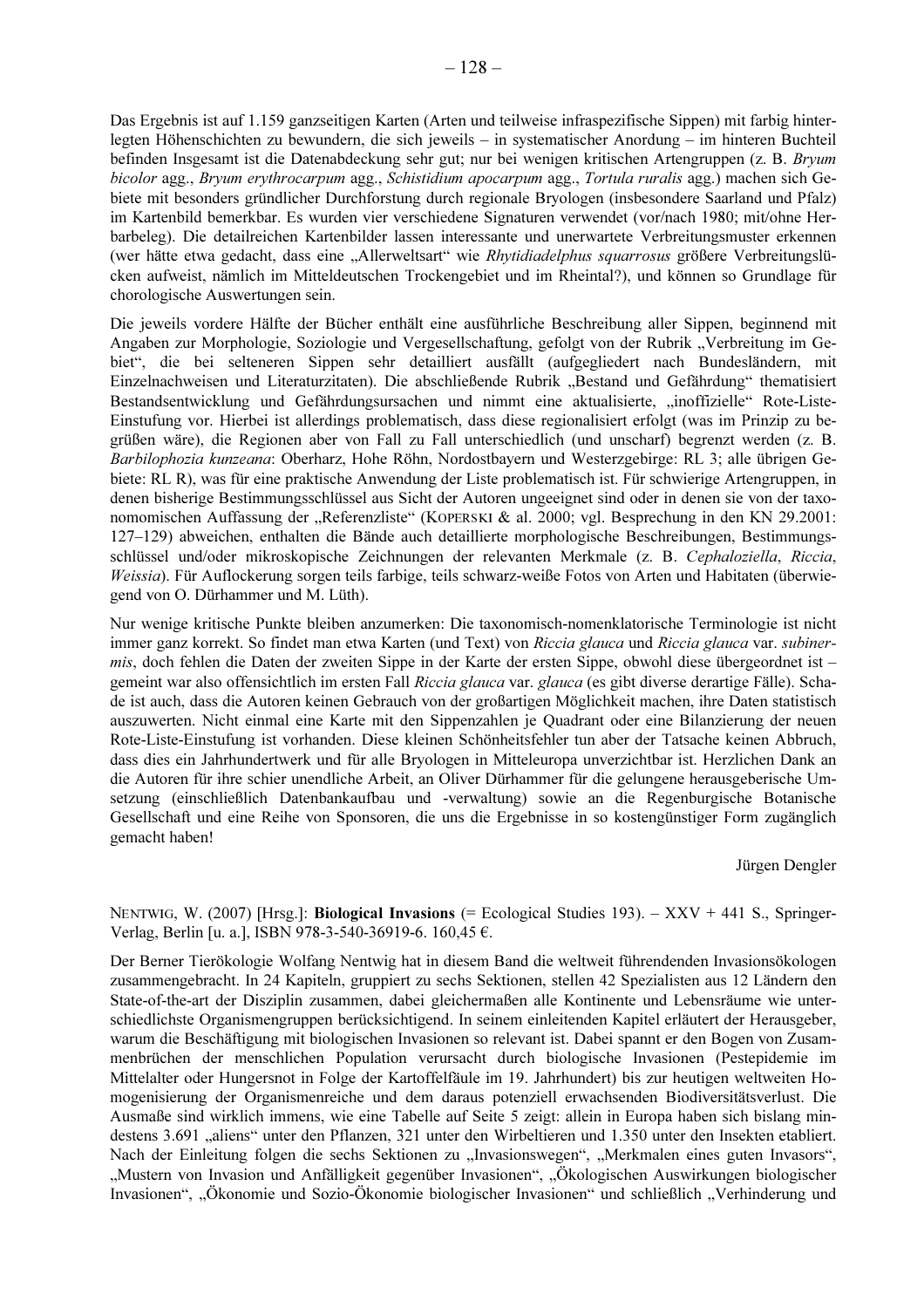Management biologischer Invasionen". Alle Einzelkapitel sind gut strukturiert, haben allerdings wenige Abbildungen und Tabellen, dafür aber meist sehr umfassende Literaturverzeichnisse. Insgesamt ein lesenswertes und wichtiges Buch, dessen exorbitanter Preis allerdings leider seine wünschenswerte weite Verbreitung nachhaltig verhindern wird.

#### Jürgen Dengler

OHEIMB, G. V., EISCHEID, I., FINCK, P., GRELL, H., HÄRDTLE, W., MIERWALD, U., RIECKEN, U., SANDKÜHLER, J. (2006): Halboffene Weidelandschaft Höltigbaum – Perspektiven für den Erhalt und die naturverträgliche Nutzung von Offenlandlebensräumen (= Naturschutz und Biologische Vielfalt 36). - 280 S., CD-ROM, Bundesamt für Naturschutz, Bonn, ISBN 978-3-7843-3936-8,  $20, -6$ .

In den Jahren 2000–2005 fand im bundeslandüberschreitenden Naturschutzgebiet Höltigbaum (Schleswig-Holstein, Hamburg) ein vom BfN gefördertes, sogenanntes Erprobungs- und Entwicklungsvorhaben statt. Auf dem ehemaligen Truppenübungsplatz sollte mittels extensiver, ganzjähriger, gemischter Beweidung mit Extensivrindern und Heidschnucken die halboffene Kulturlandschaft mit ihren zahllosen Naturschutzwerten erhalten werden. Dieser Band samt beiliegender CD-ROM stellt die Entwicklung von Fauna, Flora, Vegetation und Biotopstruktur im Detail dar. Insgesamt hat sich der Ansatz bewährt und die gesteckten Ziele konnten größtenteils erreicht werden. Neben einer naturwissenschaftlichen Betrachtung analysieren die Autoren auch ökonomische Aspekte und diskutieren die Übertragbarkeit der Ergebnisse auf andere Systeme. Der Band endet mit generellen "Empfehlungen zur Entwicklung halboffener Weidelandschaften".

Jürgen Dengler

RIECKEN, U., FINCK, P., RATHS, U., SCHRÖDER, E., SSYMANK, A. (2006): Rote Liste der gefährdeten Biotoptypen Deutschlands – zweite fortgeschriebene Fassung 2006 (= Naturschutz und Biologische Vielfalt 34). – 318 S., Bundesamt für Naturschutz, Bonn, ISBN 978-3-7843-3934-4, 24,- €.

Seit der ersten Roten Liste der Biotoptypen Deutschlands 1994 hat sich der Anteil gefährdeter Einheiten von 68,7 % auf 72,5 % weiter erhöht. Nach einem fünfzigseitigen Einleitungsteil (Erläuterung der Methodik, exemplarische Beispiele gefährdeter Biotoptypen, statistische Auswertungen) folgt in der neuen BfN-Publikation auf 60 Seiten die tabellarische Rote Liste, die für Gesamtdeutschland sowie differenziert nach sieben natursämtliche Biotoptypen Regionen hinsichtlich Flächenverlust, räumliche Oualitätsverlust und Gesamtgefährdung einstuft. Es folgt noch ein weiteres Verzeichnis aller Biotoptypen mit ausführlicherer Definition, pflanzensoziologischer Entsprechung (syntaxonomisch stark veraltet), Gefährdungsursachen sowie Parallelisierung mit FFH-Einheiten und der europäischen EUNIS-Biotopklassifikation. Man hat in diesem wichtigen Referenzwerk also nicht nur die Rote Liste sondern praktisch auch noch einmal das vollständige Biotoptypenverzeichnis in der Fassung von 2003. So unentbehrlich dieses heute für die Naturschutzpraxis ist, so seltsam mutet einem doch manche Klassifikation an, etwa dass Sandbänke und Salzmarschen von Nordund Ostsee jeweils als fundamental andere Biotope betrachtet werden, indem man sie zu verschiedenen Hauptgruppen stellt.

Jürgen Dengler

# SOLTIS, D. E., SOLTIS, P. S., ENDRESS, P. K., CHASE, M. W. (2005): Phylogeny and Evolution of Angiosperms.  $-X + 370$  S., Sinauer Associates, Sunderland, Massachusetts, ISBN 0-87893-817-6. 64.95 US \$.

Molekulargenetische Methoden haben in den letzten anderthalb Jahrzehnten unser Bild von den Verwandtschaftsverhältnissen der Samenpflanzen grundlegend verändert. Allmählich beginnen sich die Ergebnisse zu "verfestigen" und darauf wirft dieser Band einen brandaktuellen Blick. Das erste Kapitel widmet sich den phylogenetischen Beziehungen der Angiospermen ("Eigentliche Blütenpflanzen") zu den übrigen Gruppen von Samenpflanzen, die traditionell als Gymnospermen zusammengefasst wurden, obwohl sie, wie wir heute wissen, keine monophyletische Gruppe darstellen. Das zweite Kapitel stellt dann die sich rasant entwickelnden Methoden moderner Pflanzentaxonomie vor, auch die Verknüpfung genetischer mit morphologischen und paläontologischen Daten. Es folgen sieben Kapitel, die den aktuellen Kenntnisstand der Verwandtschaftsverhältnisse in den Großgruppen vorstellen, mit vielen Stammbäumen, aber auch Zeichnungen und REM-Fotografien morphologischer Charakteristika sowie einer Benennung offener Fragen. Es folgen vier Kapitel allgemeinerer Art. Im Kapitel 10 diskutieren die Autoren, wie die neuen Erkenntnisse zur Phylogenie adäquat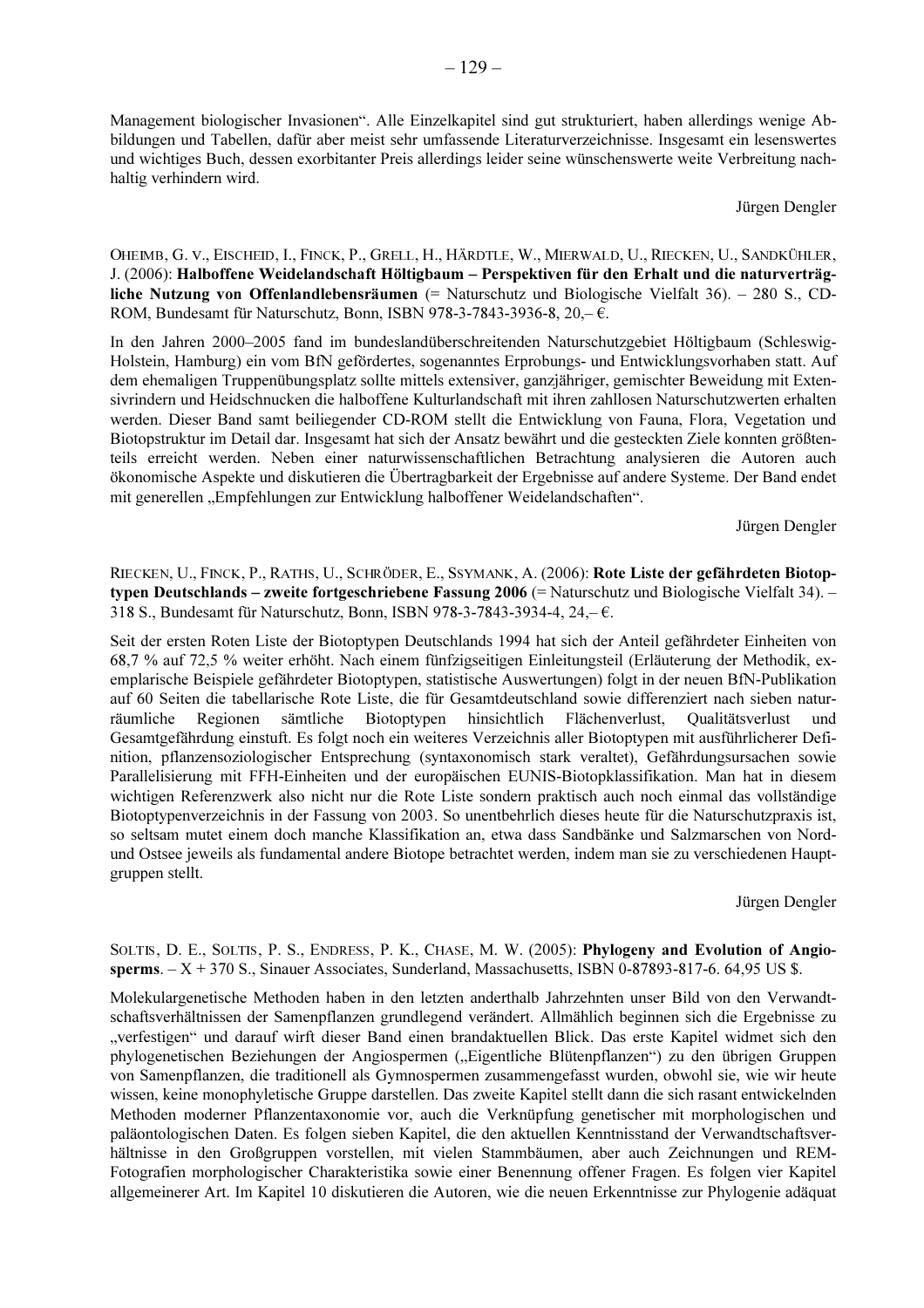in eine botanische Systematik übersetzt werden können und sollen (Stichwort: Linné'sche vs. rangfreie Klassifikation) und stellen den heutigen Weltstandard der Angiospermensystematik, entwickelt vom Wissenschaftlerkonsortium Angiosperm Phylogeny Group in der zweiten Fassung von 2003 (AGP II) mit einigen jüngeren "Updates" vor. Es folgen drei Kapitel zu großen Evolutionsrichtungen, nämlich zur Frage von konvergenter Entstehung bedeutender Merkmalskomplexe (wie C<sub>4</sub>-Photosynthese oder Parasitimus), zur Diversifizierung im Blütenbereich und schließlich zu generellen Entwicklungstendenzen in der Genomgröße. Abgeschlossen wird das interessante Buch durch den sogenannten Angiosperm Supertree, welcher den aktuellen Kenntnisstand zu den Verwandtschaftsbeziehungen aller Blütenpflanzenfamilien grafisch zusammenfasst und zudem die Anzahl bekannter Arten in diesen Familien auflistet. Zu empfehlen ist dieser Titel all jenen, die sich up-to-date über Blütenpflanzenevolution und -systematik informieren und nicht warten wollen, bis diese Erkenntnisse in einigen Jahren auch Eingang in die Botaniklehrbücher gefunden haben.

Jürgen Dengler

WILLNER, W., GRABHERR, G. (2007) [Hrsg.]: Die Wälder und Gebüsche Österreichs - Ein Bestimmungswerk mit Tabellen.  $-2$  Bd.,  $302 + 290$  S., Spektrum Akademischer Verlag, Heidelberg, ISBN 978-3-8274-1892-0.49.50 €.

ersten Übersicht der Pflanzengesellschaften Österreichs Vierzehn Jahre nach der (MUCI-NA/GRABHERR/ELLMAUER/WALLNÖFER 1993), liegen nun zumindest die Gehölzgesellschaften in einer neuen Fassung vor, die einen Hauptkritikpunkt an der seinerzeitigen Veröffentlichung, die fehlenden Tabellen, behebt. Doch das neue zweibändige Werk ist nicht etwa eine erweiterte Neuauflage des dritten Bandes der "Pflanzengesellschaften Österreichs", sondern eine komplette Neubearbeitung, die von der damaligen Gliederung oft erheblich abweicht und durchgängig eine deutliche Handschrift von Wolfgang Willner trägt. Dieser stellt in einem einleitenden Kapitel seine Gesamtkonzeption von "Beschreibung, Vergleich und Klassifikation von Pflanzengesellschaften" vor und vergleicht sie mit anderen aktuellen Ansätzen, so auch jener des Rezensenten (Besprechung in den KN 31.2003: 125-126). Da der Autor einer der Vordenker der modernen Pflanzensoziologie ist, ist diese zusammenfassende Darstellung seiner methodischen Ideen besonders wertvoll, auch wenn man ihnen im Einzelnen vielleicht nicht folgen mag. Wichtige Aspekte des Willner'schen Ansatzes sind, dass Assoziationen keine Charakterarten haben müssen, sondern allein durch Differenzialarten begrenzt werden, und dass Klassen physiognomisch "homogen" sein müssen, wobei nicht nur Gehölz- und Krautvegetation *a priori* getrennt werden, sondern die Gehölze weiter in die Formationen Nadelgehölze. Laubwälder und Laubgebüsche unterschieden werden. Der allgemeine Teil des ersten Bandes umfasst ferner kurze Einführungen zur Natur- und Landschaftsgeschichte Österreichs und zum österreichischen Wald heute, gibt einen syntaxonomischen Überblick der europäischen Gehölzvegetation von den Verbänden an aufwärts (aus Sicht der Autoren) sowie eine "Gebrauchsanweisung" für den speziellen Teil.

Der spezielle Teil beschreibt alle bekannten Wald- und Gebüschgesellschaften der Alpenrepublik von den Klassen bis hinunter zu den Subassoziationen und bietet zudem auf den verschiedenen syntaxonomischen Ebenen Bestimmungsschlüssel. Leider ist dies viel trockener, oft "technischer" Text, der auch nicht wie in anderen vergleichbaren Bearbeitungen (Niederlande, Mecklenburg-Vorpommern, Tschechien) durch Fotos, Verbreitungskarten oder Ökogramme aufgelockert ist. Auf Assoziationsebene findet man nach dem wissenschaftlichen und deutschen Namen der Einheit sowie ggf. im Kleindruck Synonymen und inhaltsverwandten Namen eine sehr knappe floristisch-ökologische Charakterisierung mit Angabe der Verbreitung in den österreichischen Bundesländern, eine Auflistung der hochsteten Arten und eine naturschutzfachliche Bewertung (Entsprechungen in Natura 2000 und der Roten Liste der Biotoptypen). Sehr breiten – in Relation zu den knappen Darstellungen der höheren Syntaxa vielleicht zu breiten - Raum nehmen Subassoziationen und Gebietsausbildungen ein. Abgerundet wird der erste Band durch einen detaillierten nomenklatorischen Anhang, der unter anderem zu allen Syntaxa Originaldiagnosen und Typen auflistet bzw. festlegt, ein umfangreiches Literaturverzeichnis sowie ein englisches Summary, das den weit über Österreich hinaus relevanten Inhalt auch für nicht des Deutschen kundige Leser im Kern erschließbar macht.

Der zweite Band beinhaltet 44 Vegetationstabellen, die auf 20.000 Vegetationsaufnahmen beruhen. Es sind die Hierarchieebenen von den Subassoziationen bis zu den Verbänden dargestellt. Hilfreich sind insbesondere die drei Übersichtstabellen, welche jeweils alle Verbände der Gebüsche/Vorwälder, der Laubwälder und der Nadelwälder einander gegenüber stellen. Leider gibt es für Assoziationen, die in Untereinheiten gegliedert sind, keine Summenspalte, welche den Vergleich mit anderen Assoziationen erleichtert hätte. Erfreulich ist, dass in den Tabellen – wie in den meisten modernen Übersichten – prozentuale Stetigkeitswerte an Stelle von Stetig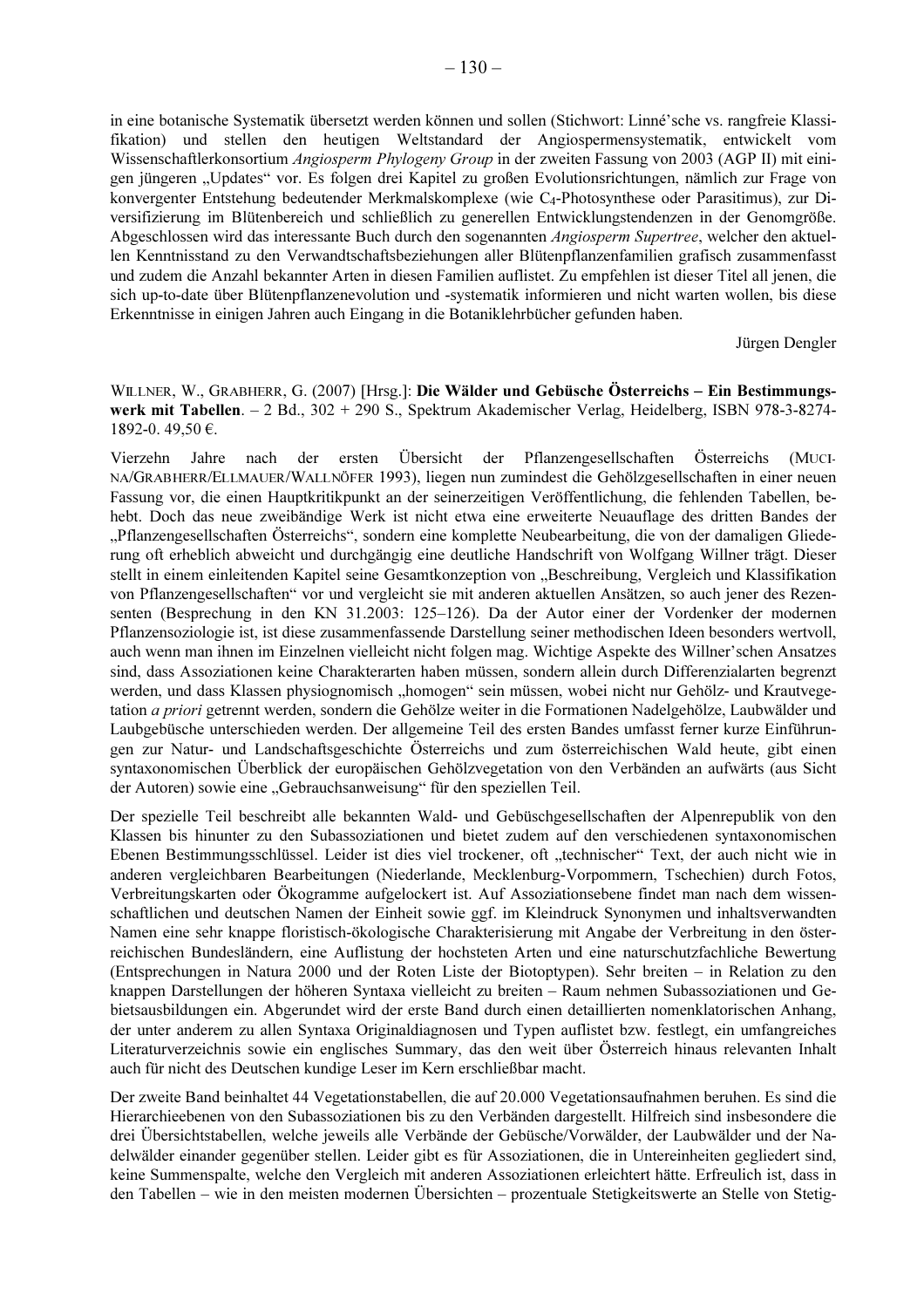keitsklassen verwendet werden. Für die in den Tabellen verwendeten Hervorhebungen (Kästen, gestrichelte Kästen, "Halbkästen") vermisse ich dagegen eine klare Definition ihrer Bedeutung.

Was die syntaxonomische Gliederung angeht, enthalten die beiden Bände zahlreiche Neuerungen, darunter manche, die nur als provisorischer Vorschlag präsentiert werden. Positiv hervorzuheben sind aus Sicht des Rezensenten beispielsweise die Fassung der in anderen syntaxonomischen Übersichten oft stiefmütterlich behandelten oder sogar zu den Artemisietea vulgaris gestellten "Polyhemeroben Gebüsche und Pionierwälder" (z. B. mit Robinia, Ailanthus, Sambucus nigra) als Verband Arctio-Sambucion nigrae innerhalb der Rhamno-Prunetea sowie die Anerkennung einer nadelholzdominierten, oligotraphenten Moorwaldklasse (Vaccinio uliginosi-Pinetea). Sehr zweifelhaft erscheint mir dagegen das Konzept, bei der Klassifikation der Gehölzgesellschaften bis hinunter zur Ebene der Verbände der dominierenden Gehölzart absoluten Vorrang über die Bodenvegetation einzuräumen, zumal dieses Prinzip im Methodenteil nicht klar dokumentiert ist. Dieser spezifische Ansatz veranlasst W. Willner beispielsweise dazu, alle von der bekanntlich extrem euryöken Buche dominierten Wälder wieder in einem einzigen Verband Fagion sylvaticae zusammenzufassen, obwohl die Unterverbände Cephalanthero-Fagenion und Luzulo-Fagenion standörtlich und floristisch so verschieden sind, dass sie abgesehen von Fagus sylvatica, Abies alba und Prenanthes purpurea keine weitere verbindende Charakterart haben. Diese Gliederung nach Dominanten der Baumschicht erscheint insbesondere deshalb fragwürdig, weil ja gerade diese Schicht dem unmittelbarsten menschlichen Einfluss unterliegt. Da der wissenschaftliche Fortschritt aber von der Kontroverse lebt, ist das vorliegende Werk für jeden an der Syntaxonomie von Gehölzgesellschaften Interessierten unentbehrlich.

Jürgen Dengler

ZÜNDORF, H.-J., GÜNTHER, K.-F., KORSCH, H., WESTHUS, W. (2006) [Hrsg.]: Flora von Thüringen - Die wildwachsenden Farn- und Blütenpflanzen Thüringens. - 764 S., Weissdorn-Verlag, Jena, ISBN 3-936055-09-2. 44,90 € (Bezug: Weissdorn-Verlag, Wöllnitzer Str. 53, D-07749 Jena, weissdorn-verlag@tonline.de).

Nach dem Verbreitungsatlas (KORSCH & al. 2002; Besprechung in den KN 31.2003: 114–115) ist in Thüringen nun auch eine Landesflora erschienen. Alle im Gebiet vorkommenden Farn- und Blütenpflanzen sind darin dichotom verschlüsselt (mit Schlüsseln, die speziell für Thüringen entwickelt und dort getestet wurden) und in einheitlichen Texten charakterisiert (1. Kurzbeschreibung; 2. Angaben zum Standort; 3. Angaben zum Vorkommen in Thüringen; 4. Allgemeine Bemerkungen, etwa zu Taxonomie und Schutz). Für alle Arten mittlerer Häufigkeit gibt es zudem kleine schwarz-weiße Raster-Verbreitungskarten. Diese sind allerdings so klein und durch die fehlende Randbeschriftung und den Schwarz-weiß-Druck so relativ schlecht zu erfassen, dass sie letztlich nur einen groben Eindruck des Verbreitungsbildes geben können und keinesfalls den Verbreitungsatlas ersetzen. Sehr lobenswert ist, dass das Buch nicht nur verbale Schlüssel, sondern auch zahlreiche Originalzeichnungen und Schwarz-weiß-Fotos von bestimmungsrelevanten Details enthält, womit es auch für Botaniker in anderen Gebieten interessant sein kann. Abgerundet wird das Buch durch einen siebzigseitigen Farbtafelteil, der schöne und seltene Arten sowie einige bestimmungsrelevante Details zeigt (z. B. Blattoberund -unterseiten von Carex acuta, C. ×elytroides und C. nigra). An diesem gelungenen, informativen Buch ist nur wenig zu kritisieren, insbesondere, dass sich die Autoren im Vorwort zwar zur systematischnomenklatorischen Auffassung von ROTHMALER IV bzw. der deutschen Standardliste (WIBKIRCHEN & HAEUPLER 1998) bekennen (welches der beiden Werke denn nun eigentlich?), in der Praxis dann aber unbegründet und nicht nachvollziehbar in vielen Fällen von beiden Standards abweichen und teilweise zu "Uraltkonzepten" zurückkehren (z. B. Festuca stricta subsp. trachyphylla statt Festuca brevipila). Zu Drypteris affinis sei der Hinweis erlaubt, dass diese als sehr zerstreut und für den Hainich gar nicht angegeben ist, in den dortigen Buchenwäldern tatsächlich Dryopteris filix-mas bei Weitem an Häufigkeit übertrifft (aber Thüringen ist ja nicht das einzige Bundesland, in dem die Verbreitung und Häufigkeit der Kleinarten von Dryopteris filix-mas agg. nur ungenügend bekannt ist).

Jürgen Dengler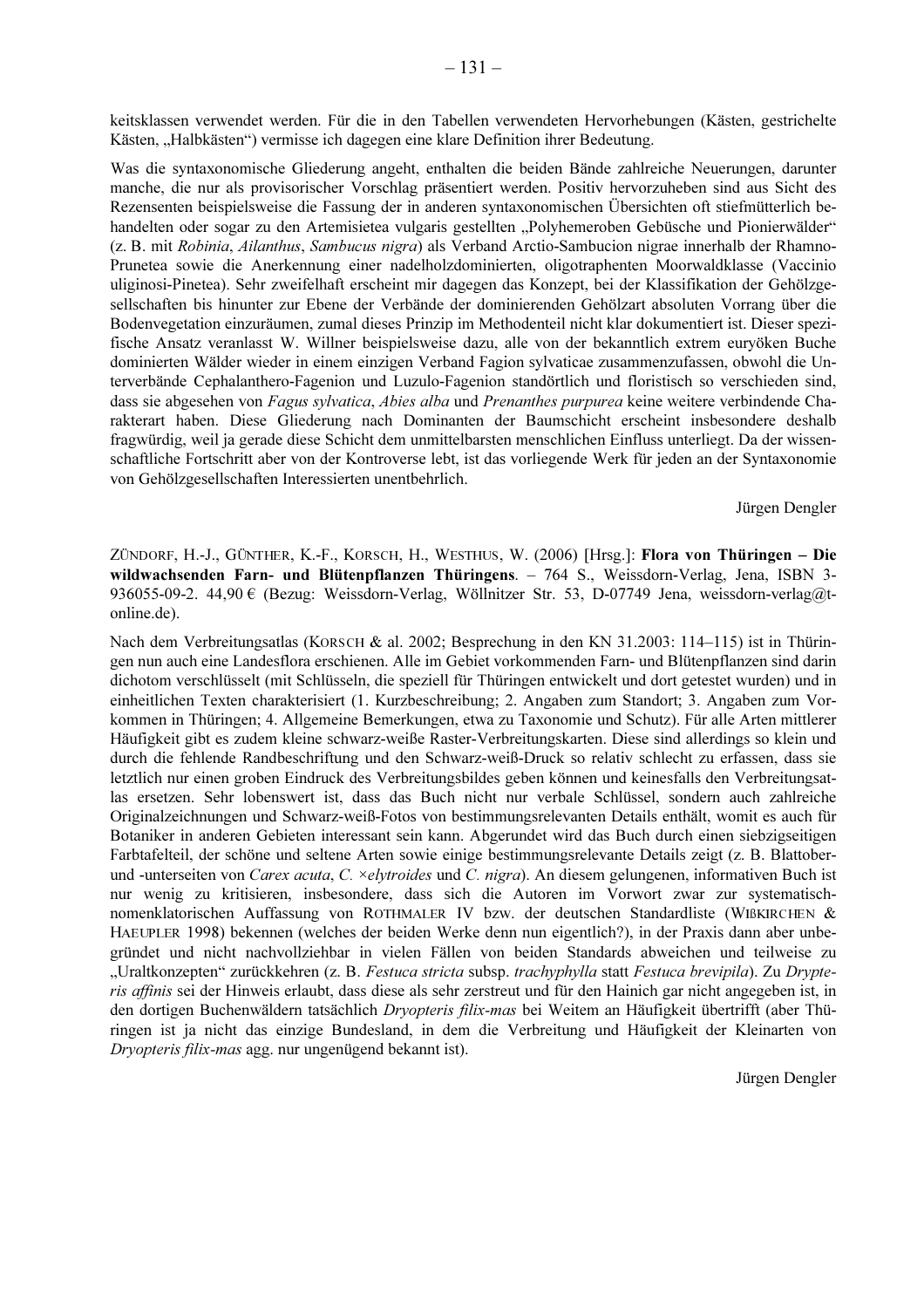GARVE, E. (2007): Verbreitungsatlas der Farn- und Blütenpflanzen in Niedersachsen und Bremen (= Naturschutz und Landschaftspflege in Niedersachsen 43). – 507 S., Niedersächsischer Landesbetrieb für Wasserwirtschaft, Küsten- und Naturschutz, Hannover, ISSN 0933-1247, 50, - €+ 2,50 € Versandkosten (Be-NLWKN. Postfach 910713. 30427 Hannover, E-mail: naturschutzinformation@nlwknzug: h.niedersachsen.de).

Der neue Verbreitungsatlas der Farn- und Blütenpflanzen umfasst 1.881 Verbreitungskarten sowei Begleittexte zu 353 weiteren Sippen (Hinweise zu kartierkritischen, unbeständigen und ausgestorbenen Sippen). Die Auflösung der Verbreitungskarten erfolgt auf MTB-Ouandranten-Niveau, wobei die Fundkarten aus dem Atlas der Farn- und Blütenpflanzen Deuschlands (HAEUPLER & SCHÖNFELDER 1989) zum Vergleich unterlegt worden sind, um Ausbreitungs- und Rückgangstendenzen einzelner Arten sichtbar werden zu lassen. Selbst kritische Sippen wie Taraxacum und Rosa wurden bearbeitet. Sehr hilfreich und interessant ist der Anmerkungsteil, der bezüglich einiger Sippen methodische Kartierprobleme und Statusfragen diskutiert und Literaturzitate bringt. Zusätzlich enthält der Atlas einen Fototeil mit typischen und gefährdeten Arten verschiedener Lebensräume und einige Gruppenfotos von KartierInnentreffen.

Erfasst wurde zwischen 1982 und 2003 von 1.362 BotanikerInnen, die insgesamt 1.738 Quadranten kartierten und rund 2,2 Millionen Daten zusammentrugen. Da kann man nur sagen: Hut ab! Manche Zeitgenossen behaupten ja, die Floristik würde heute niemanden mehr hinter dem Ofen hervorlocken: dieses Werk beweist das Gegenteil! Möglich wird so etwas natürlich nur durch eine straffe Organisation und eine motivierende Betreuung, die durch E. Garve und seine MitstreiterInnen in einer vorbildlichen Weise geleistet worden ist: "während der gesamten Kartierperiode wurde großer Wert auf die intensive fachliche Betreuung der Melderinnen und Melder gelegt, da Qualität und Quantität der eingehenden Daten direkt mit dem Betreuungsaufwand korrelliert sind." Wie wahr!

Leider ist der Preis von 50,-  $\epsilon$  ziemlich happig. Das Werk hätte es verdient gehabt, dass das Land Niedersachsen zur Unterstützung einmal etwas tiefer in die Tasche gegriffen hätte. Trotzdem lautet die Empfehlung ganz klar: Muss man haben! Für die floristische Erfassung von Schleswig-Holstein ist der Atlas eine unschätzbare Hilfe und großes Vorbild zugleich.

Katrin Rohman

DOBSON, F. S. (2005): Lichens – An Illustrated Guide to the British and Irish Species. – 5. Aufl., 480 S., The Richmond Publishing Co., Slough, ISBN 0-85546-096-2.35  $\pounds$ .

Nach einer kleinen Einführung in die Flechtenkunde beginnt der eigentlich interessante Teil des mit zahlreichen Farbfotos, Detailzeichnungen und Verbreitungskarten versehenen Bestimmungsschlüssels. Die fünfte Auflage wurde komplett überarbeitet, was die Qualität dieses Buches deutlich gesteigert hat! Die Druckqualität scheint ebenfalls verbessert worden zu sein, wodurch die etwas lichtschwachen, nicht farbechten oder milchig wirkenden Farbfotos der vierten Auflage nun in neuem Glanz erstrahlen. Zahlreiche Fotos von schlechten Belegen wurden sogar durch neue ersetzt (z. B. Anisomeridium biforme, Dermatocarpon minimatum). Außerdem hat der Autor eine Vielzahl von Korrekturen und nützlichen Bemerkungen eingearbeitet, die sicher auch auf andere Regionen Europas übertragbar sind und denen man bei künftigen Kartierungen Beachtung schenken sollte (z. B. Vermerk unter *Calicium glaucellum*: "Specimens lacking pruina were previously often named as C. abietinum. It is now considered that this species is probably extinct in the British Isles" oder zu Xantoria ucrainica aus der X. candelaria-Gruppe: "The most frequent member of this group in Britain."). Im Vergleich zur vierten Auflage wurden über 130 weitere Arten aufgenommen, wodurch sich der Umfang des Buches um 48 Seiten erhöht hat. Es sind nun 850 der häufigsten sowie eine Auswahl von selteneren Arten und somit etwa die Hälfte des britischen und irischen Arteninventars verschlüsselt. Die Nomenklatur wurde an die taxonomischen Neuerungen der "Checklist of lichens of Great Britain and Ireland" (COPPINS 2002) angepasst. Zusätzlich sind jedoch die Änderungen zur vorigen Auflage zitiert, welche sich auf die "Lichen Flora of Great Britain and Ireland" (PURVIS 1992) bezogen hat. Das Buch stellt insgesamt eine gelungene Ergänzung zum letztgenannten Standardwerk dar, zumal etliche Arten die nach dem Erscheinen des PURVIS (1992) beschrieben oder auf den Britischen Inseln gefunden wurden, enthalten sind (z. B. Bacidia spp., Caloplaca spp., Lecanora spp.). Zusätzlich erwähnt der Autor Arten, die in anderen Regionen Europas aufgeführt sind, auf den Britischen Inseln jedoch nicht als solche anerkannt werden (z. B. Caloplaca coronata, C. lithophila). Fazit: Alles in allem eine lohnende Anschaffung!